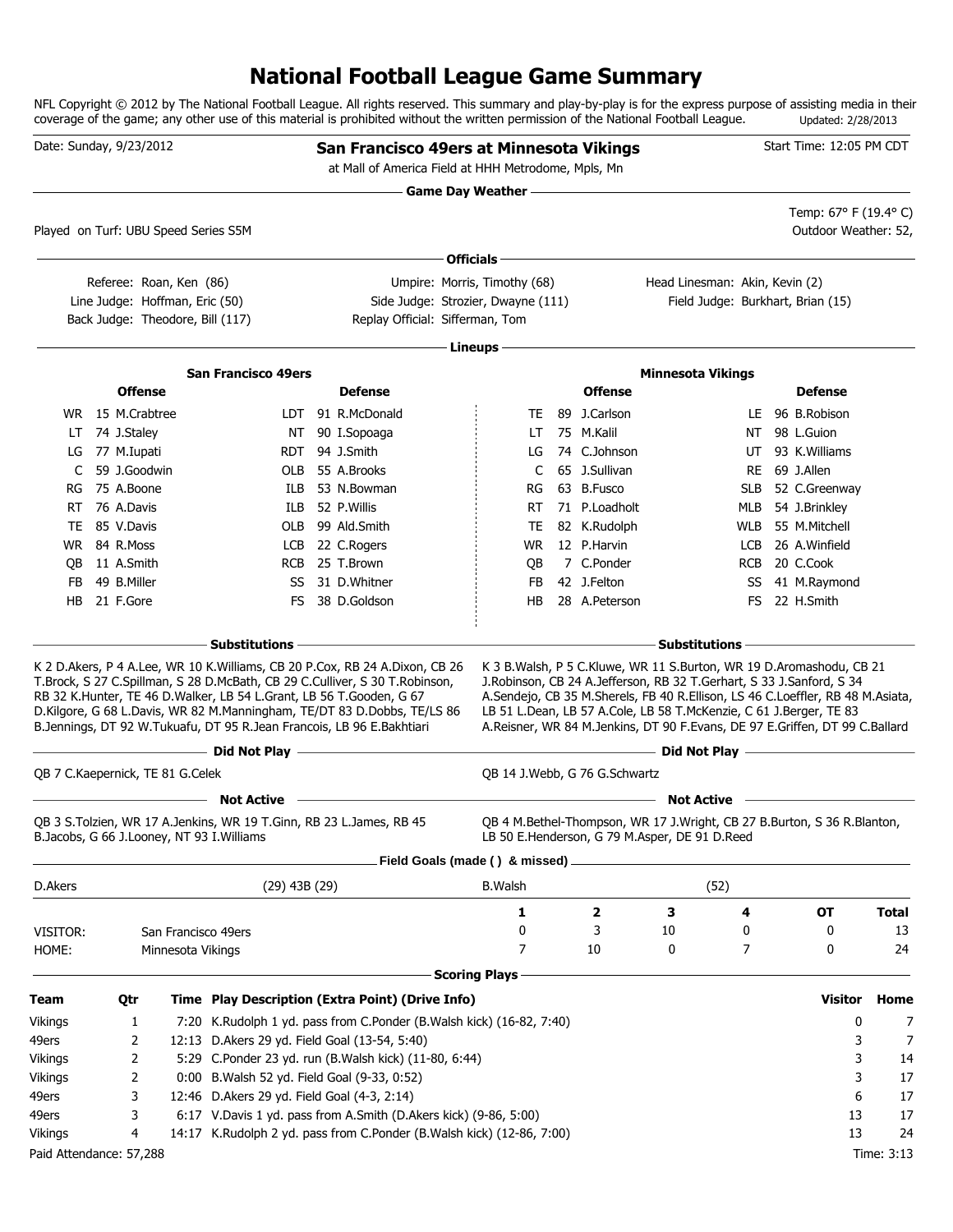# **Final Individual Statistics**

|                            |           | <b>San Francisco 49ers</b> |                |                |              |              |                    |                |                     |                        |            | <b>Minnesota Vikings</b> |                |              |                |             |                  |
|----------------------------|-----------|----------------------------|----------------|----------------|--------------|--------------|--------------------|----------------|---------------------|------------------------|------------|--------------------------|----------------|--------------|----------------|-------------|------------------|
| <b>RUSHING</b>             |           |                            | <b>ATT</b>     | <b>YDS</b>     | <b>AVG</b>   | LG           | TD                 | <b>RUSHING</b> |                     |                        |            |                          | ATT            | YDS          | AVG            | LG          | TD               |
| F.Gore                     |           |                            | 12             | 63             | 5.3          | 11           | 0                  | A.Peterson     |                     |                        |            |                          | 25             | 86           | 3.4            | 20          | 0                |
| A.Smith                    |           |                            | 4              | 26             | 6.5          | 10           | 0                  | C.Ponder       |                     |                        |            |                          | 7              | 33           | 4.7            | 23          | 1                |
| K.Hunter                   |           |                            | 4              | 0              | 0.0          | 3            | 0                  | T.Gerhart      |                     |                        |            |                          | 8              | 18           | 2.3            | 9           | 0                |
|                            |           |                            |                |                |              |              |                    | P.Harvin       |                     |                        |            |                          | 1              | 9            | 9.0            | 9           | 0                |
| Total                      |           |                            | 20             | 89             | 4.5          | 11           | 0                  | Total          |                     |                        |            |                          | 41             | 146          | 3.6            | 23          | 1                |
| <b>PASSING</b>             | ATT       | <b>CMP</b>                 | <b>YDS</b>     | SK/YD TD       |              | LG IN        | RT                 | <b>PASSING</b> |                     |                        | <b>ATT</b> | <b>CMP</b>               | <b>YDS</b>     | <b>SK/YD</b> | TD             | LG IN       | <b>RT</b>        |
| A.Smith                    | 35        | 24                         | 204            | 3/13           | 1            | 22<br>1      | 81.1               | C.Ponder       |                     |                        | 35         | 21                       | 198            | 0/0          | 2              | 0<br>24     | 94.7             |
| Total                      | 35        | 24                         | 204            | 3/13           | 1            | 22<br>1      | 81.1               | Total          |                     |                        | 35         | 21                       | 198            | 0/0          | 2              | 24<br>0     | 94.7             |
| <b>PASS RECEIVING</b>      |           | <b>TAR</b>                 | <b>REC</b>     | <b>YDS</b>     | <b>AVG</b>   | LG           | <b>TD</b>          |                |                     | <b>PASS RECEIVING</b>  |            | <b>TAR</b>               | <b>REC</b>     | <b>YDS</b>   | <b>AVG</b>     | LG          | <b>TD</b>        |
| M.Crabtree                 |           | 8                          | 6              | 40             | 6.7          | 9            | 0                  | P.Harvin       |                     |                        |            | 11                       | 9              | 89           | 9.9            | 24          | 0                |
| M.Manningham               |           | 5                          | 5              | 56             | 11.2         | 22           | 0                  | K.Rudolph      |                     |                        |            | $\overline{7}$           | 5              | 36           | 7.2            | 16          | $\overline{2}$   |
| V.Davis                    |           | 8                          | 5              | 53             | 10.6         | 20           | 1                  |                | D.Aromashodu        |                        |            | 2                        | 2              | 24           | 12.0           | 13          | 0                |
| R.Moss                     |           | 6                          | 3              | 27             | 9.0          | 12           | 0                  | A.Peterson     |                     |                        |            | 4                        | $\overline{2}$ | 21           | 10.5           | 12          | 0                |
| K.Williams                 |           | 3                          | $\overline{2}$ | 16             | 8.0          | 9            | 0                  | T.Gerhart      |                     |                        |            | 4                        | $\overline{2}$ | 20           | 10.0           | 14          | 0                |
| F.Gore                     |           | 2                          | 1              | 9              | 9.0          | 9            | 0                  | M.Jenkins      |                     |                        |            | 5                        | 1              | 8            | 8.0            | 8           | 0                |
| K.Hunter                   |           | 1                          | 1              | 2              | 2.0          | 2            | 0                  | S.Burton       |                     |                        |            | 1                        | 0              | 0            | 0.0            | 0           | 0                |
| D.Walker                   |           | 2                          | 1              | $\mathbf{1}$   | 1.0          | 1            | 0                  | J.Carlson      |                     |                        |            | 1                        | 0              | 0            | 0.0            | 0           | 0                |
| Total                      |           | 35                         | 24             | 204            | 8.5          | 22           | 1                  | Total          |                     |                        |            | 35                       | 21             | 198          | 9.4            | 24          | $\overline{2}$   |
| <b>INTERCEPTIONS</b>       |           |                            | <b>NO</b>      | <b>YDS</b>     | <b>AVG</b>   | LG           | TD                 |                |                     | <b>INTERCEPTIONS</b>   |            |                          | <b>NO</b>      | YDS          | <b>AVG</b>     | LG          | <b>TD</b>        |
|                            |           |                            |                |                |              |              |                    | J.Robinson     |                     |                        |            |                          | 1              | 24           | 24.0           | 24          | 0                |
| Total                      |           |                            | 0              | 0              | 0            | 0            | $\mathbf 0$        | Total          |                     |                        |            |                          | 1              | 24           | 24.0           | 24          | 0                |
| <b>PUNTING</b>             | <b>NO</b> | <b>YDS</b>                 | <b>AVG</b>     | <b>NET</b>     | ΤВ           | <b>IN20</b>  | LG                 | <b>PUNTING</b> |                     |                        | <b>NO</b>  | <b>YDS</b>               | <b>AVG</b>     | <b>NET</b>   | TВ             | <b>IN20</b> | LG               |
| A.Lee                      | 3         | 146                        | 48.7           | 48.7           | 0            | 1            | 53                 | C.Kluwe        |                     |                        | 4          | 181                      | 45.3           | 34.3         | 1              | 1           | 53               |
| Total                      | 3         | 146                        | 48.7           | 48.7           | 0            | 1            | 53                 | Total          |                     |                        | 4          | 181                      | 45.3           | 34.3         | 1              | 1           | 53               |
| <b>PUNT RETURNS</b>        |           | <b>NO</b>                  | <b>YDS</b>     | <b>AVG</b>     | FC           | LG           | TD                 |                | <b>PUNT RETURNS</b> |                        |            | <b>NO</b>                | <b>YDS</b>     | <b>AVG</b>   | FC             | LG          | <b>TD</b>        |
| K.Williams                 |           | $\overline{2}$             | 24             | 12.0           | $\mathbf{1}$ | 16           | 0                  | M.Sherels      |                     |                        |            | 0                        | 0              | 0.0          | 2              | $\mathbf 0$ | $\boldsymbol{0}$ |
| [TOUCHBACK]                |           | 1                          | 0              | 0.0            | 0            | 0            | 0                  | [DOWNED]       |                     |                        |            | 1                        | 0              | 0.0          | 0              | 0           | 0                |
| Total                      |           | 2                          | 24             | 12.0           | 1            | 16           | 0                  | Total          |                     |                        |            | 0                        | 0              | 0.0          | 2              | 0           | 0                |
| <b>KICKOFF RETURNS</b>     |           | <b>NO</b>                  | YDS            | AVG            | FC           | LG           | TD                 |                |                     | <b>KICKOFF RETURNS</b> |            | <b>NO</b>                | <b>YDS</b>     | AVG          | FC             | LG          | TD               |
| K.Williams                 |           | 2                          | 144            | 72.0           | 0            | 94           | 0                  | P.Harvin       |                     |                        |            | 3                        | 74             | 24.7         | 0              | 32          | $\boldsymbol{0}$ |
| K.Hunter                   |           | 2                          | 49             | 24.5           | 0            | 29           | 0                  |                | [TOUCHBACK]         |                        |            | 1                        | $\bf{0}$       | 0.0          | 0              | 0           |                  |
| Total                      |           | $\overline{4}$             | 193            | 48.3           | 0            | 94           | 0                  | Total          |                     |                        |            | 3                        | 74             | 24.7         | 0              | 32          | 0                |
| <b>San Francisco 49ers</b> |           |                            |                |                |              |              |                    |                |                     |                        |            |                          |                |              |                |             |                  |
| <b>FUMBLES</b>             |           |                            |                | <b>FUM</b>     | <b>LOST</b>  |              | <b>OWN-REC YDS</b> |                | <b>TD</b>           | <b>FORCED</b>          |            | <b>OPP-REC</b>           | <b>YDS</b>     | TD           | <b>OUT-BDS</b> |             |                  |
| F.Gore                     |           |                            |                | $\mathbf{1}$   |              | $\mathbf{1}$ | 0                  | 0              | 0                   | 0                      |            | 0                        | 0              | 0            |                | 0           |                  |
| A.Smith                    |           |                            |                | $\mathbf{1}$   |              | 1            | 0                  | 0              | 0                   | 0                      |            | 0                        | 0              | 0            |                | 0           |                  |
| A.Brooks                   |           |                            |                | 0              |              | 0            | 0                  | 0              | 0                   | 1                      |            | 0                        | 0              | 0            |                | 0           |                  |
| D.Whitner                  |           |                            |                | 0              |              | 0            | 0                  | 0              | 0                   | 1                      |            | 0                        | 0              | 0            |                | 0           |                  |
| C.Rogers                   |           |                            |                | 0              |              | 0            | 0                  | 0              | 0                   | 0                      |            | $\mathbf{1}$             | 11             | 0            |                | 0           |                  |
| P.Willis                   |           |                            |                | 0              |              | 0            | 0                  | 0              | 0                   | 0                      |            | $\mathbf{1}$             | 3              | 0            |                | 0           |                  |
| Total                      |           |                            |                | $\overline{2}$ |              | 2            | 0                  | 0              | 0                   | 2                      |            | $\overline{2}$           | 14             | 0            |                | 0           |                  |
| <b>Minnesota Vikings</b>   |           |                            |                |                |              |              |                    |                |                     |                        |            |                          |                |              |                |             |                  |
| <b>FUMBLES</b>             |           |                            |                | <b>FUM</b>     | <b>LOST</b>  |              | <b>OWN-REC YDS</b> |                | <b>TD</b>           | <b>FORCED</b>          |            | <b>OPP-REC</b>           | <b>YDS</b>     | <b>TD</b>    | <b>OUT-BDS</b> |             |                  |
| T.Gerhart                  |           |                            |                | 2              |              | 2            | 0                  | 0              | 0                   | 0                      |            | $\pmb{0}$                | 0              | 0            |                | 0           |                  |
| A.Peterson                 |           |                            |                | $\mathbf{1}$   |              | 0            | 0                  | 0              | 0                   | 0                      |            | 0                        | 0              | 0            |                | 0           |                  |
| P.Harvin                   |           |                            |                | 0              |              | 0            | 1                  | 0              | 0                   | 0                      |            | 0                        | 0              | 0            |                | 0           |                  |
| J.Allen                    |           |                            |                | 0              |              | 0            | 0                  | 0              | 0                   | $\mathbf{1}$           |            | 0                        | 0              | 0            |                | 0           |                  |
| J.Sanford                  |           |                            |                | 0              |              | 0            | 0                  | 0              | 0                   | $\mathbf{1}$           |            | 0                        | 0              | 0            |                | 0           |                  |
| E.Griffen                  |           |                            |                | 0              |              | 0            | 0                  | 0              | 0                   | 0                      |            | 1                        | 0              | 0            |                | 0           |                  |
| <b>B.Robison</b>           |           |                            |                | 0              |              | 0            | $\Omega$           | 0              | 0                   | $\mathbf{0}$           |            | 1                        | 0              | 0            |                | 0           |                  |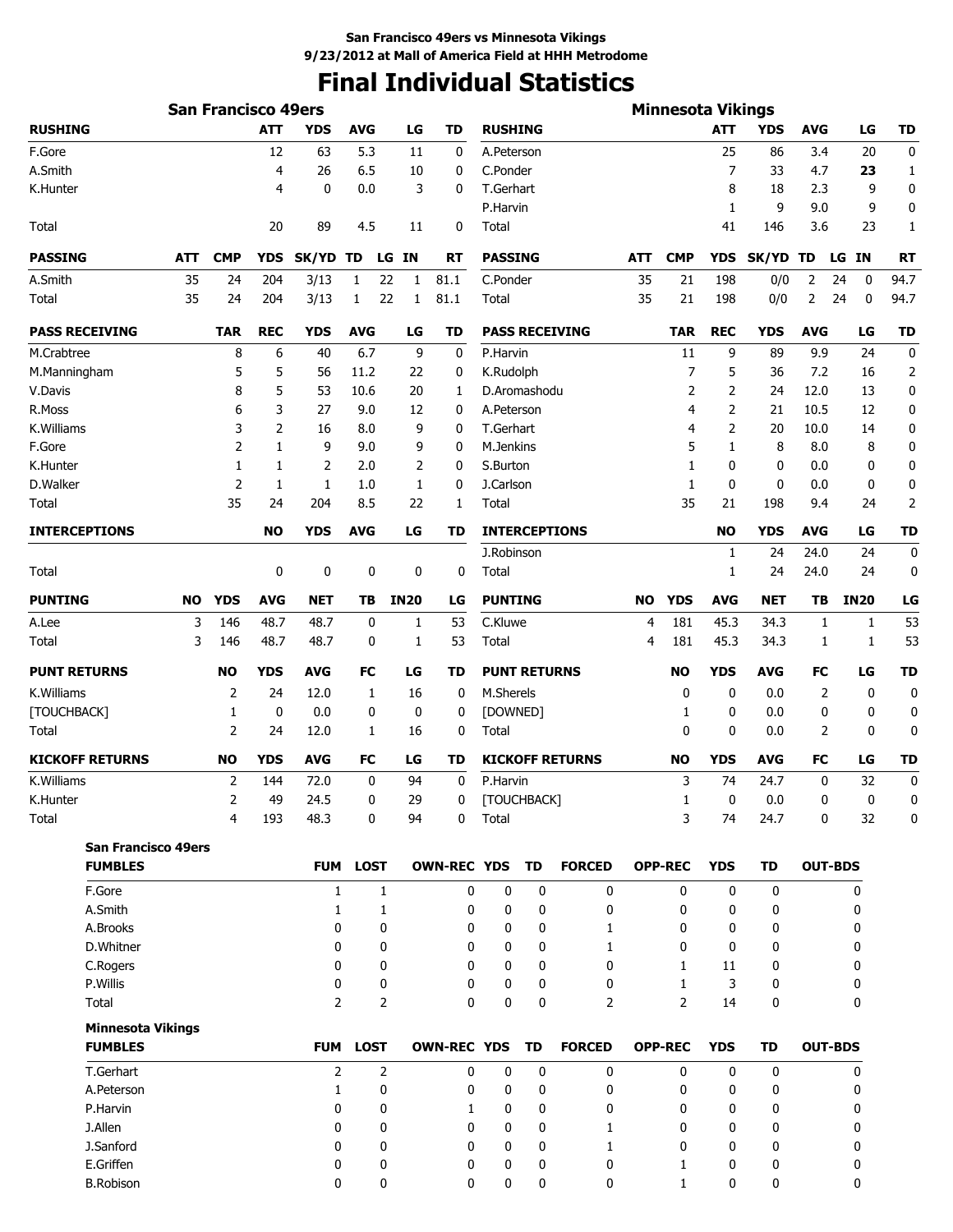# **Final Individual Statistics**

|  | 3 2 1 0 0 2 2 0 0 0 |  |  |  |  |
|--|---------------------|--|--|--|--|
|  |                     |  |  |  |  |

Total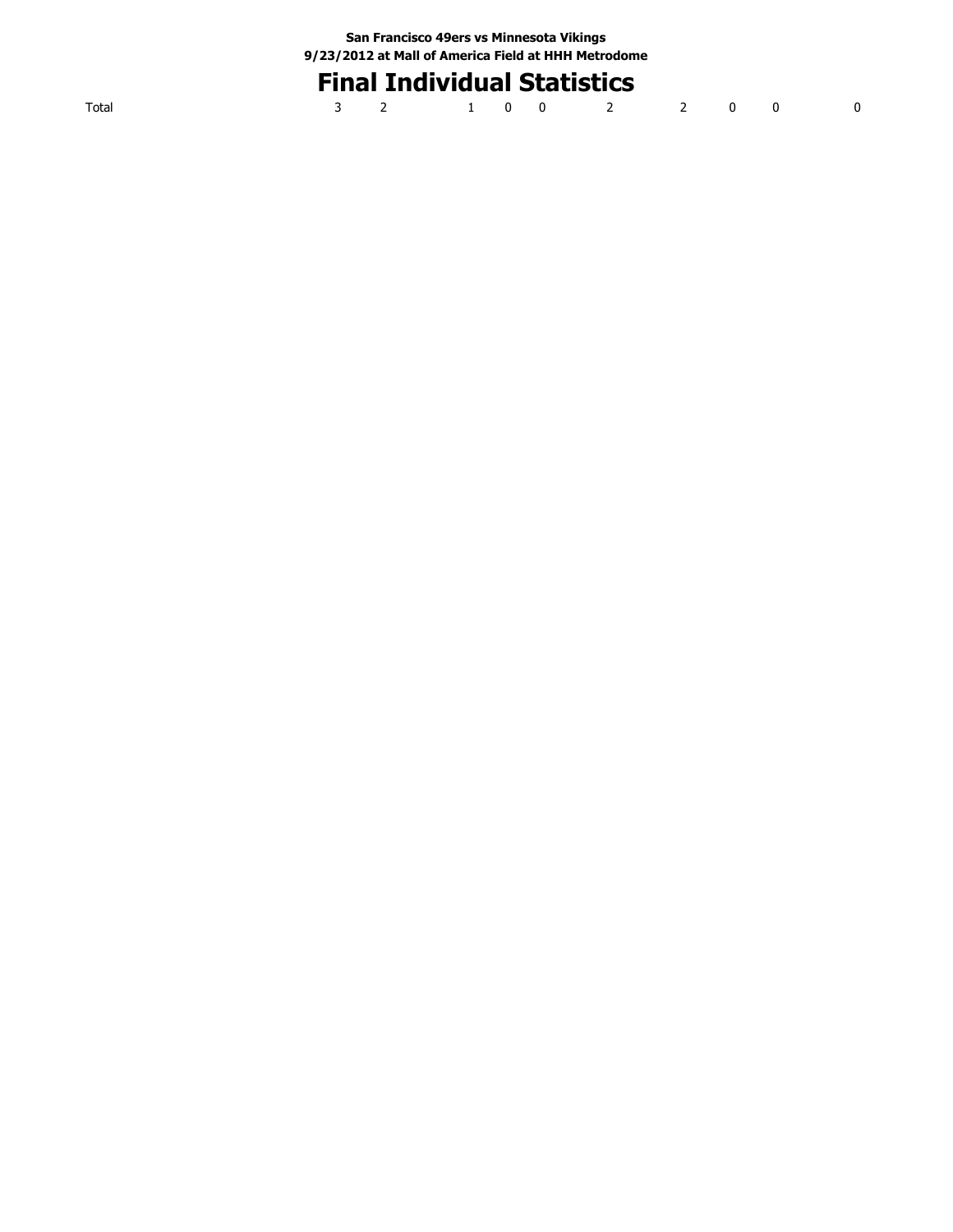# **Final Team Statistics**

| 49ers<br><b>TOTAL FIRST DOWNS</b><br>19<br>25<br>By Rushing<br>5<br>6<br>By Passing<br>15<br>14<br>By Penalty<br>0<br>4<br>THIRD DOWN EFFICIENCY<br>4-10-40%<br>7-14-50%<br><b>FOURTH DOWN EFFICIENCY</b><br>$0 - 0 - 0%$<br>1-1-100%<br><b>TOTAL NET YARDS</b><br>280<br>344<br>58<br>76<br>Total Offensive Plays (inc. times thrown passing)<br>4.5<br>4.8<br>Average gain per offensive play<br><b>NET YARDS RUSHING</b><br>89<br>146<br>20<br>41<br><b>Total Rushing Plays</b><br>3.6<br>4.5<br>Average gain per rushing play<br>$3-5$<br>Tackles for a loss-number and yards<br>$1 - 5$<br><b>NET YARDS PASSING</b><br>191<br>198<br>$0 - 0$<br>Times thrown - yards lost attempting to pass<br>$3-13$<br>204<br>198<br>Gross yards passing<br><b>PASS ATTEMPTS-COMPLETIONS-HAD INTERCEPTED</b><br>$35 - 24 - 1$<br>$35 - 21 - 0$<br>5.0<br>5.7<br>Avg gain per pass play (inc.# thrown passing)<br><b>KICKOFFS Number-In End Zone-Touchbacks</b><br>$4 - 4 - 1$<br>$4 - 4 - 0$<br>$3 - 48.7$<br><b>PUNTS Number and Average</b><br>4-45.3<br><b>Had Blocked</b><br>0<br>0<br><b>FGs - PATs Had Blocked</b><br>$0 - 0$<br>$1 - 0$<br>48.7<br>34.3<br><b>Net Punting Average</b><br><b>TOTAL RETURN YARDAGE (Not Including Kickoffs)</b><br>24<br>24<br>No. and Yards Punt Returns<br>$2 - 24$<br>$0 - 0$<br>No. and Yards Kickoff Returns<br>4-193<br>$3 - 74$<br>No. and Yards Interception Returns<br>$0 - 0$<br>$1 - 24$<br><b>PENALTIES Number and Yards</b><br>$6 - 60$<br><b>FUMBLES Number and Lost</b><br>$2 - 2$<br>$3 - 2$<br><b>TOUCHDOWNS</b><br>3<br>1<br>Rushing<br>0<br>1<br>Passing<br>1<br><b>EXTRA POINTS Made-Attempts</b><br>$1 - 1$<br>$3 - 3$<br>Kicking Made-Attempts<br>$1 - 1$<br>$3 - 3$<br><b>FIELD GOALS Made-Attempts</b><br>$2 - 3$<br>$1 - 1$<br><b>RED ZONE EFFICIENCY</b><br>2-2-100%<br>1-3-33%<br>1-1-100%<br><b>GOAL TO GO EFFICIENCY</b><br>2-2-100%<br><b>SAFETIES</b><br>0<br>0<br><b>FINAL SCORE</b><br>13<br>24 |                    | <b>Visitor</b> | Home           |
|---------------------------------------------------------------------------------------------------------------------------------------------------------------------------------------------------------------------------------------------------------------------------------------------------------------------------------------------------------------------------------------------------------------------------------------------------------------------------------------------------------------------------------------------------------------------------------------------------------------------------------------------------------------------------------------------------------------------------------------------------------------------------------------------------------------------------------------------------------------------------------------------------------------------------------------------------------------------------------------------------------------------------------------------------------------------------------------------------------------------------------------------------------------------------------------------------------------------------------------------------------------------------------------------------------------------------------------------------------------------------------------------------------------------------------------------------------------------------------------------------------------------------------------------------------------------------------------------------------------------------------------------------------------------------------------------------------------------------------------------------------------------------------------------------------------------------------------------------------------------------------------------------------------------------------------------------------------|--------------------|----------------|----------------|
|                                                                                                                                                                                                                                                                                                                                                                                                                                                                                                                                                                                                                                                                                                                                                                                                                                                                                                                                                                                                                                                                                                                                                                                                                                                                                                                                                                                                                                                                                                                                                                                                                                                                                                                                                                                                                                                                                                                                                               |                    |                | <b>Vikings</b> |
|                                                                                                                                                                                                                                                                                                                                                                                                                                                                                                                                                                                                                                                                                                                                                                                                                                                                                                                                                                                                                                                                                                                                                                                                                                                                                                                                                                                                                                                                                                                                                                                                                                                                                                                                                                                                                                                                                                                                                               |                    |                |                |
|                                                                                                                                                                                                                                                                                                                                                                                                                                                                                                                                                                                                                                                                                                                                                                                                                                                                                                                                                                                                                                                                                                                                                                                                                                                                                                                                                                                                                                                                                                                                                                                                                                                                                                                                                                                                                                                                                                                                                               |                    |                |                |
|                                                                                                                                                                                                                                                                                                                                                                                                                                                                                                                                                                                                                                                                                                                                                                                                                                                                                                                                                                                                                                                                                                                                                                                                                                                                                                                                                                                                                                                                                                                                                                                                                                                                                                                                                                                                                                                                                                                                                               |                    |                |                |
|                                                                                                                                                                                                                                                                                                                                                                                                                                                                                                                                                                                                                                                                                                                                                                                                                                                                                                                                                                                                                                                                                                                                                                                                                                                                                                                                                                                                                                                                                                                                                                                                                                                                                                                                                                                                                                                                                                                                                               |                    |                |                |
|                                                                                                                                                                                                                                                                                                                                                                                                                                                                                                                                                                                                                                                                                                                                                                                                                                                                                                                                                                                                                                                                                                                                                                                                                                                                                                                                                                                                                                                                                                                                                                                                                                                                                                                                                                                                                                                                                                                                                               |                    |                |                |
|                                                                                                                                                                                                                                                                                                                                                                                                                                                                                                                                                                                                                                                                                                                                                                                                                                                                                                                                                                                                                                                                                                                                                                                                                                                                                                                                                                                                                                                                                                                                                                                                                                                                                                                                                                                                                                                                                                                                                               |                    |                |                |
|                                                                                                                                                                                                                                                                                                                                                                                                                                                                                                                                                                                                                                                                                                                                                                                                                                                                                                                                                                                                                                                                                                                                                                                                                                                                                                                                                                                                                                                                                                                                                                                                                                                                                                                                                                                                                                                                                                                                                               |                    |                |                |
|                                                                                                                                                                                                                                                                                                                                                                                                                                                                                                                                                                                                                                                                                                                                                                                                                                                                                                                                                                                                                                                                                                                                                                                                                                                                                                                                                                                                                                                                                                                                                                                                                                                                                                                                                                                                                                                                                                                                                               |                    |                |                |
|                                                                                                                                                                                                                                                                                                                                                                                                                                                                                                                                                                                                                                                                                                                                                                                                                                                                                                                                                                                                                                                                                                                                                                                                                                                                                                                                                                                                                                                                                                                                                                                                                                                                                                                                                                                                                                                                                                                                                               |                    |                |                |
|                                                                                                                                                                                                                                                                                                                                                                                                                                                                                                                                                                                                                                                                                                                                                                                                                                                                                                                                                                                                                                                                                                                                                                                                                                                                                                                                                                                                                                                                                                                                                                                                                                                                                                                                                                                                                                                                                                                                                               |                    |                |                |
|                                                                                                                                                                                                                                                                                                                                                                                                                                                                                                                                                                                                                                                                                                                                                                                                                                                                                                                                                                                                                                                                                                                                                                                                                                                                                                                                                                                                                                                                                                                                                                                                                                                                                                                                                                                                                                                                                                                                                               |                    |                |                |
|                                                                                                                                                                                                                                                                                                                                                                                                                                                                                                                                                                                                                                                                                                                                                                                                                                                                                                                                                                                                                                                                                                                                                                                                                                                                                                                                                                                                                                                                                                                                                                                                                                                                                                                                                                                                                                                                                                                                                               |                    |                |                |
|                                                                                                                                                                                                                                                                                                                                                                                                                                                                                                                                                                                                                                                                                                                                                                                                                                                                                                                                                                                                                                                                                                                                                                                                                                                                                                                                                                                                                                                                                                                                                                                                                                                                                                                                                                                                                                                                                                                                                               |                    |                |                |
|                                                                                                                                                                                                                                                                                                                                                                                                                                                                                                                                                                                                                                                                                                                                                                                                                                                                                                                                                                                                                                                                                                                                                                                                                                                                                                                                                                                                                                                                                                                                                                                                                                                                                                                                                                                                                                                                                                                                                               |                    |                |                |
|                                                                                                                                                                                                                                                                                                                                                                                                                                                                                                                                                                                                                                                                                                                                                                                                                                                                                                                                                                                                                                                                                                                                                                                                                                                                                                                                                                                                                                                                                                                                                                                                                                                                                                                                                                                                                                                                                                                                                               |                    |                |                |
|                                                                                                                                                                                                                                                                                                                                                                                                                                                                                                                                                                                                                                                                                                                                                                                                                                                                                                                                                                                                                                                                                                                                                                                                                                                                                                                                                                                                                                                                                                                                                                                                                                                                                                                                                                                                                                                                                                                                                               |                    |                |                |
|                                                                                                                                                                                                                                                                                                                                                                                                                                                                                                                                                                                                                                                                                                                                                                                                                                                                                                                                                                                                                                                                                                                                                                                                                                                                                                                                                                                                                                                                                                                                                                                                                                                                                                                                                                                                                                                                                                                                                               |                    |                |                |
|                                                                                                                                                                                                                                                                                                                                                                                                                                                                                                                                                                                                                                                                                                                                                                                                                                                                                                                                                                                                                                                                                                                                                                                                                                                                                                                                                                                                                                                                                                                                                                                                                                                                                                                                                                                                                                                                                                                                                               |                    |                |                |
|                                                                                                                                                                                                                                                                                                                                                                                                                                                                                                                                                                                                                                                                                                                                                                                                                                                                                                                                                                                                                                                                                                                                                                                                                                                                                                                                                                                                                                                                                                                                                                                                                                                                                                                                                                                                                                                                                                                                                               |                    |                |                |
|                                                                                                                                                                                                                                                                                                                                                                                                                                                                                                                                                                                                                                                                                                                                                                                                                                                                                                                                                                                                                                                                                                                                                                                                                                                                                                                                                                                                                                                                                                                                                                                                                                                                                                                                                                                                                                                                                                                                                               |                    |                |                |
|                                                                                                                                                                                                                                                                                                                                                                                                                                                                                                                                                                                                                                                                                                                                                                                                                                                                                                                                                                                                                                                                                                                                                                                                                                                                                                                                                                                                                                                                                                                                                                                                                                                                                                                                                                                                                                                                                                                                                               |                    |                |                |
|                                                                                                                                                                                                                                                                                                                                                                                                                                                                                                                                                                                                                                                                                                                                                                                                                                                                                                                                                                                                                                                                                                                                                                                                                                                                                                                                                                                                                                                                                                                                                                                                                                                                                                                                                                                                                                                                                                                                                               |                    |                |                |
|                                                                                                                                                                                                                                                                                                                                                                                                                                                                                                                                                                                                                                                                                                                                                                                                                                                                                                                                                                                                                                                                                                                                                                                                                                                                                                                                                                                                                                                                                                                                                                                                                                                                                                                                                                                                                                                                                                                                                               |                    |                |                |
|                                                                                                                                                                                                                                                                                                                                                                                                                                                                                                                                                                                                                                                                                                                                                                                                                                                                                                                                                                                                                                                                                                                                                                                                                                                                                                                                                                                                                                                                                                                                                                                                                                                                                                                                                                                                                                                                                                                                                               |                    |                |                |
|                                                                                                                                                                                                                                                                                                                                                                                                                                                                                                                                                                                                                                                                                                                                                                                                                                                                                                                                                                                                                                                                                                                                                                                                                                                                                                                                                                                                                                                                                                                                                                                                                                                                                                                                                                                                                                                                                                                                                               |                    |                |                |
|                                                                                                                                                                                                                                                                                                                                                                                                                                                                                                                                                                                                                                                                                                                                                                                                                                                                                                                                                                                                                                                                                                                                                                                                                                                                                                                                                                                                                                                                                                                                                                                                                                                                                                                                                                                                                                                                                                                                                               |                    |                |                |
|                                                                                                                                                                                                                                                                                                                                                                                                                                                                                                                                                                                                                                                                                                                                                                                                                                                                                                                                                                                                                                                                                                                                                                                                                                                                                                                                                                                                                                                                                                                                                                                                                                                                                                                                                                                                                                                                                                                                                               |                    |                |                |
|                                                                                                                                                                                                                                                                                                                                                                                                                                                                                                                                                                                                                                                                                                                                                                                                                                                                                                                                                                                                                                                                                                                                                                                                                                                                                                                                                                                                                                                                                                                                                                                                                                                                                                                                                                                                                                                                                                                                                               |                    |                | $1 - 10$       |
|                                                                                                                                                                                                                                                                                                                                                                                                                                                                                                                                                                                                                                                                                                                                                                                                                                                                                                                                                                                                                                                                                                                                                                                                                                                                                                                                                                                                                                                                                                                                                                                                                                                                                                                                                                                                                                                                                                                                                               |                    |                |                |
|                                                                                                                                                                                                                                                                                                                                                                                                                                                                                                                                                                                                                                                                                                                                                                                                                                                                                                                                                                                                                                                                                                                                                                                                                                                                                                                                                                                                                                                                                                                                                                                                                                                                                                                                                                                                                                                                                                                                                               |                    |                |                |
|                                                                                                                                                                                                                                                                                                                                                                                                                                                                                                                                                                                                                                                                                                                                                                                                                                                                                                                                                                                                                                                                                                                                                                                                                                                                                                                                                                                                                                                                                                                                                                                                                                                                                                                                                                                                                                                                                                                                                               |                    |                |                |
|                                                                                                                                                                                                                                                                                                                                                                                                                                                                                                                                                                                                                                                                                                                                                                                                                                                                                                                                                                                                                                                                                                                                                                                                                                                                                                                                                                                                                                                                                                                                                                                                                                                                                                                                                                                                                                                                                                                                                               |                    |                | 2              |
|                                                                                                                                                                                                                                                                                                                                                                                                                                                                                                                                                                                                                                                                                                                                                                                                                                                                                                                                                                                                                                                                                                                                                                                                                                                                                                                                                                                                                                                                                                                                                                                                                                                                                                                                                                                                                                                                                                                                                               |                    |                |                |
|                                                                                                                                                                                                                                                                                                                                                                                                                                                                                                                                                                                                                                                                                                                                                                                                                                                                                                                                                                                                                                                                                                                                                                                                                                                                                                                                                                                                                                                                                                                                                                                                                                                                                                                                                                                                                                                                                                                                                               |                    |                |                |
|                                                                                                                                                                                                                                                                                                                                                                                                                                                                                                                                                                                                                                                                                                                                                                                                                                                                                                                                                                                                                                                                                                                                                                                                                                                                                                                                                                                                                                                                                                                                                                                                                                                                                                                                                                                                                                                                                                                                                               |                    |                |                |
|                                                                                                                                                                                                                                                                                                                                                                                                                                                                                                                                                                                                                                                                                                                                                                                                                                                                                                                                                                                                                                                                                                                                                                                                                                                                                                                                                                                                                                                                                                                                                                                                                                                                                                                                                                                                                                                                                                                                                               |                    |                |                |
|                                                                                                                                                                                                                                                                                                                                                                                                                                                                                                                                                                                                                                                                                                                                                                                                                                                                                                                                                                                                                                                                                                                                                                                                                                                                                                                                                                                                                                                                                                                                                                                                                                                                                                                                                                                                                                                                                                                                                               |                    |                |                |
|                                                                                                                                                                                                                                                                                                                                                                                                                                                                                                                                                                                                                                                                                                                                                                                                                                                                                                                                                                                                                                                                                                                                                                                                                                                                                                                                                                                                                                                                                                                                                                                                                                                                                                                                                                                                                                                                                                                                                               |                    |                |                |
|                                                                                                                                                                                                                                                                                                                                                                                                                                                                                                                                                                                                                                                                                                                                                                                                                                                                                                                                                                                                                                                                                                                                                                                                                                                                                                                                                                                                                                                                                                                                                                                                                                                                                                                                                                                                                                                                                                                                                               |                    |                |                |
|                                                                                                                                                                                                                                                                                                                                                                                                                                                                                                                                                                                                                                                                                                                                                                                                                                                                                                                                                                                                                                                                                                                                                                                                                                                                                                                                                                                                                                                                                                                                                                                                                                                                                                                                                                                                                                                                                                                                                               | TIME OF POSSESSION | 26:32          | 33:28          |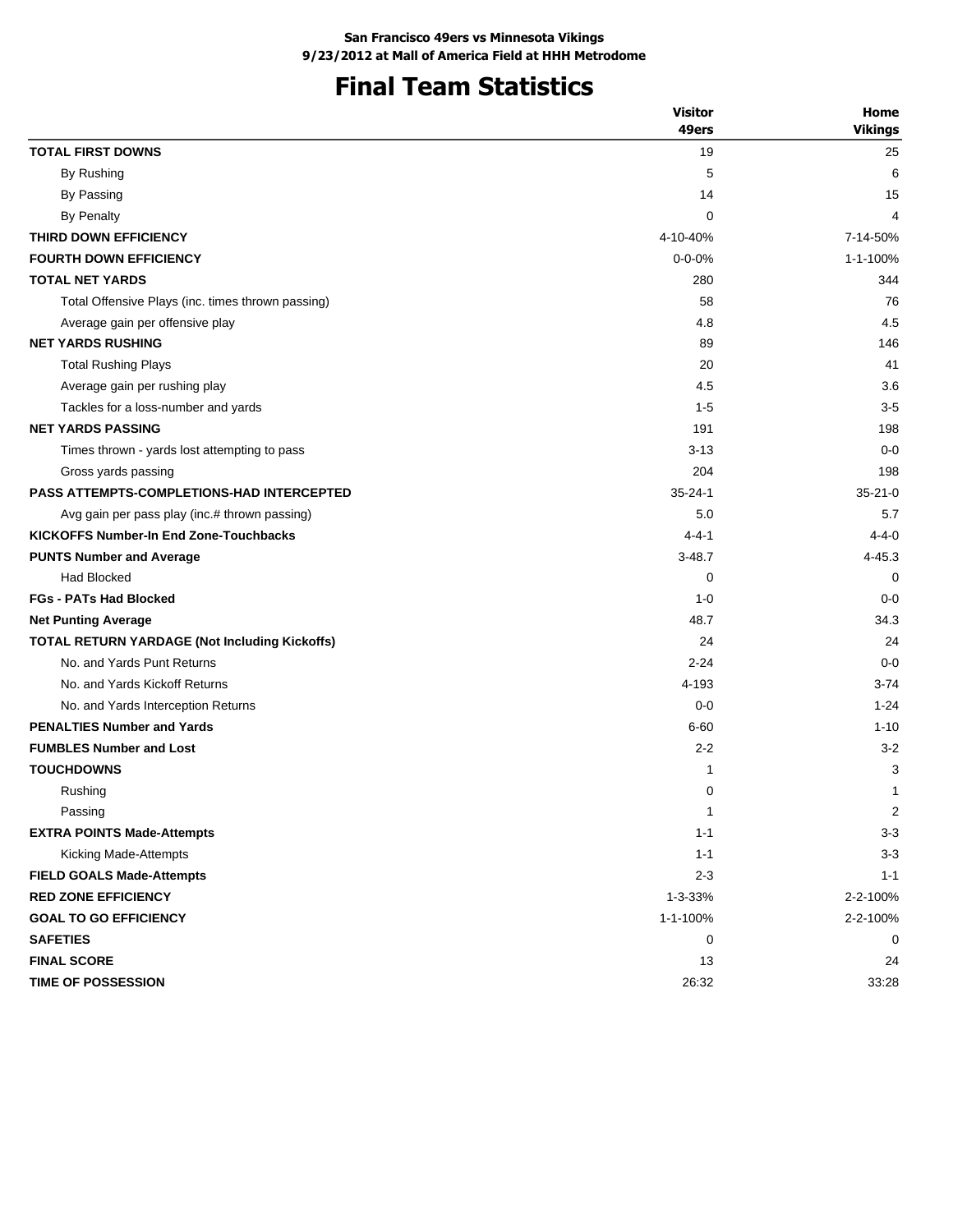## **Ball Possession And Drive Chart**

#### **San Francisco 49ers**

| #  | Time<br>Recd | Time<br>Lost | <b>Time How Ball</b><br><b>Poss Obtained</b> | <b>Drive</b><br>Began | #<br><b>Play</b> | Yds<br>Gain | Yds<br><b>Pen</b> | Net<br>Yds     | 1st<br>Down  | Last<br><b>Scrm</b> | <b>How Given</b><br>Up |
|----|--------------|--------------|----------------------------------------------|-----------------------|------------------|-------------|-------------------|----------------|--------------|---------------------|------------------------|
|    | 7:20         | 4:47         | 2:33 Kickoff                                 | <b>SF 20</b>          | 6                | 16          | $\mathbf{0}$      | 16             | $\mathbf{1}$ | SF 36               | Punt                   |
| 2  | 2:53         | 12:13        | 5:40 Punt                                    | SF 35                 | 13               | 54          | 0                 | 54             | 4            | $*$ MIN 11          | Field Goal             |
| 3  | 5:29         | 0:52         | 4:37 Kickoff                                 | <b>SF 24</b>          | 12               | 51          | $\mathbf{0}$      | 51             | 3            | <b>MIN 25</b>       | <b>Blocked FG</b>      |
| 4  | 15:00        | 12:46        | 2:14 Kickoff                                 | <b>MIN 14</b>         | 4                | 8           | -5                | 3              | $\mathbf{0}$ | $*$ MIN 11          | Field Goal             |
| 5. | 11:17        | 6:17         | 5:00 Punt                                    | SF 14                 | 9                | 86          | $\mathbf{0}$      | 86             | 7            | $*$ MIN 1           | Touchdown              |
| 6  | 14:17        | 14:04        | 0:13 Kickoff                                 | <b>SF 43</b>          |                  | 7           | $\mathbf{0}$      | 7              | $\mathbf{0}$ | SF 43               | <b>Fumble</b>          |
|    | 13:09        | 9:02         | 4:07 Punt                                    | <b>SF 20</b>          |                  | 25          | 0                 | 25             | 2            | SF 45               | Punt                   |
| 8  | 7:12         | 6:28         | $0:44$ Punt                                  | SF 17                 | 3                | 4           | $\mathbf{0}$      | $\overline{4}$ | 0            | <b>SF 21</b>        | Punt                   |
| 9  | 3:29         | 2:18         | 1:11 Fumble                                  | <b>SF 38</b>          | 4                | 14          | 0                 | 14             | $\mathbf{1}$ | MIN 48              | Interception           |
| 10 | 1:46         | 1:33         | $0:13$ Fumble                                | SF 43                 | $\overline{2}$   | 15          | 0                 | 15             |              | <b>MIN 35</b>       | Fumble                 |

#### (340) Average SF 34

\_\_\_\_\_\_\_\_\_\_\_\_\_  $\begin{array}{cccccccccc} \cdots & \cdots & \cdots & \cdots & \cdots \end{array}$ 

|               | <b>Minnesota Vikings</b> |              |                                              |                       |                  |             |              |            |                    |                     |                        |
|---------------|--------------------------|--------------|----------------------------------------------|-----------------------|------------------|-------------|--------------|------------|--------------------|---------------------|------------------------|
| #             | Time<br>Recd             | Time<br>Lost | <b>Time How Ball</b><br><b>Poss Obtained</b> | <b>Drive</b><br>Began | #<br><b>Play</b> | Yds<br>Gain | Yds<br>Pen   | Net<br>Yds | 1st<br><b>Down</b> | Last<br><b>Scrm</b> | <b>How Given</b><br>Up |
|               | 15:00                    | 7:20         | 7:40 Kickoff                                 | <b>MIN 18</b>         | 16               | 67          | 15           | 82         | 6                  | $*$ SF 1            | Touchdown              |
| $\mathcal{P}$ | 4:47                     | 2:53         | 1:54 Punt                                    | <b>MIN 20</b>         | 5                | 26          | $\mathbf{0}$ | 26         | $\mathbf{1}$       | MIN 46              | Punt                   |
| 3             | 12:13                    | 5:29         | 6:44 Kickoff                                 | MIN 20                | 11               | 80          | $\mathbf{0}$ | 80         | 6                  | SF 23               | Touchdown              |
| 4             | 0:52                     | 0:00         | 0:52 Blocked FG                              | <b>MIN 33</b>         | 9                | 33          | $\mathbf{0}$ | 33         | $\overline{2}$     | SF 34               | Field Goal             |
| 5.            | 12:46                    | 11:17        | 1:29 Kickoff                                 | <b>MIN 27</b>         | 3                | 8           | 0            | 8          | $\mathbf 0$        | <b>MIN 35</b>       | Punt                   |
| 6             | 6:17                     | 14:17        | 7:00 Kickoff                                 | <b>MIN 14</b>         | 12               | 67          | 19           | 86         | 7                  | $*$ SF 2            | Touchdown              |
| 7             | 14:04                    | 13:09        | 0:55 Fumble                                  | 50                    | 3                | 8           | $\mathbf{0}$ | 8          | $\mathbf{0}$       | SF 42               | Punt                   |
| 8             | 9:02                     | 7:12         | 1:50 Punt                                    | MIN <sub>2</sub>      | 5                | 25          | $\mathbf{0}$ | 25         | 1                  | <b>MIN 27</b>       | Punt                   |
| 9             | 6:28                     | 3:29         | 2:59 Punt                                    | <b>MIN 30</b>         | 7                | 35          | $\mathbf{0}$ | 35         | $\overline{2}$     | SF 35               | Fumble                 |
| 10            | 2:18                     | 1:46         | 0:32 Interception                            | SF 44                 | 3                | 4           | $\mathbf{0}$ | 4          | $\mathbf{0}$       | SF 43               | Fumble                 |
| 11            | 1:33                     | 0:00         | 1:33 Fumble                                  | <b>MIN 42</b>         | 3                | $-5$        | $\mathbf{0}$ | $-5$       | $\mathbf{0}$       | <b>MIN 38</b>       | End of Game            |

(312) Average MIN 28

**\* inside opponent's 20**

\_\_\_\_\_\_\_\_\_\_\_\_\_\_\_\_\_\_\_\_\_

|                | <b>Time of Possession by Quarter</b>   | 1st              | 2nd  | 3rd  | 4th                 | OТ | Total |
|----------------|----------------------------------------|------------------|------|------|---------------------|----|-------|
| <b>Visitor</b> | San Francisco 49ers                    | 5:26             | 7:24 | 7:14 | 6:28                |    | 26:32 |
| Home           | Minnesota Vikings                      | 9:34             | 7:36 | 7:46 | 8:32                |    | 33:28 |
|                | <b>Kickoff Drive No.-Start Average</b> | 49ers: 4 - SF 43 |      |      | Vikings: 4 - MIN 20 |    |       |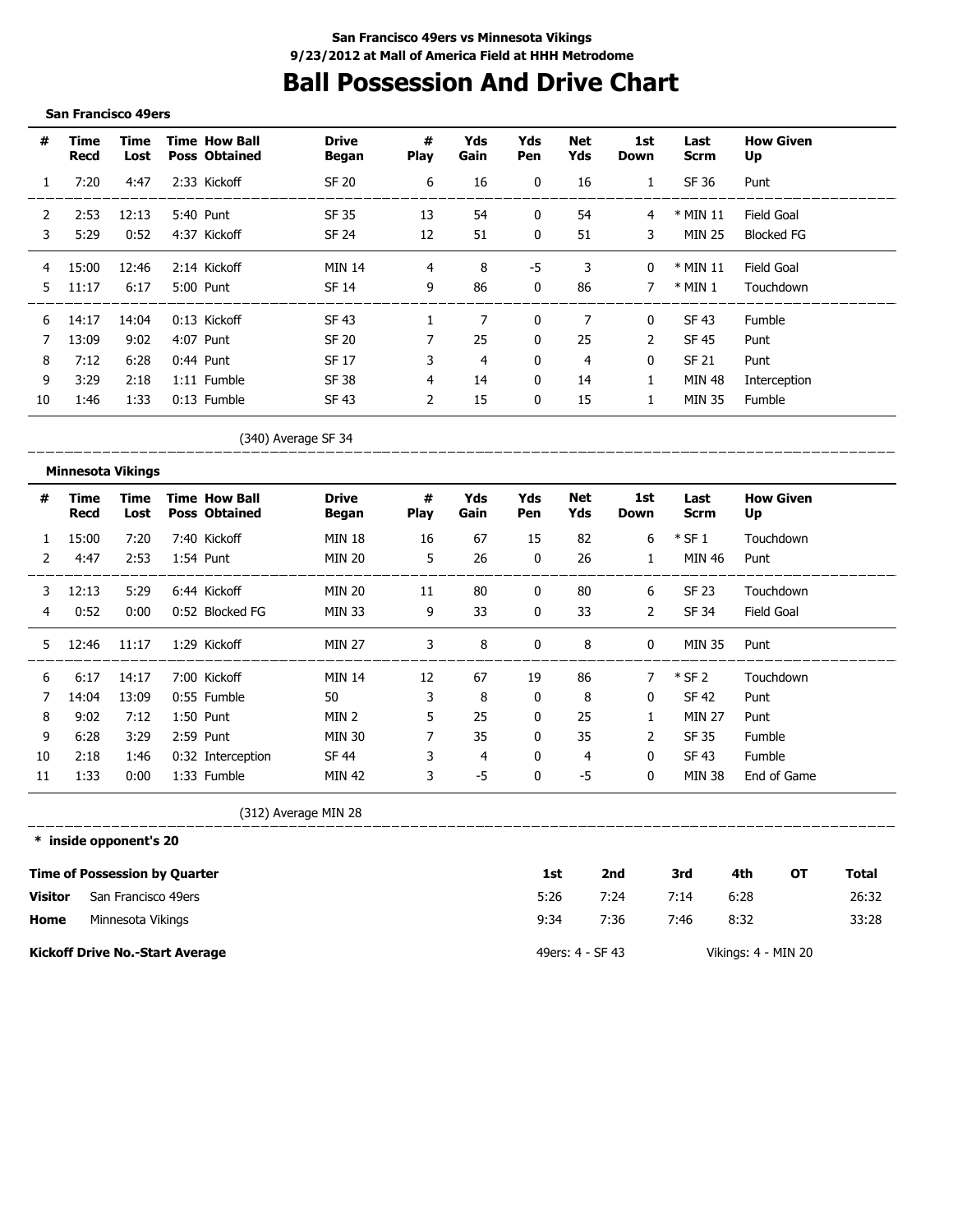## **Final Defensive Statistics**

| <b>San Francisco 49ers</b> |            |              |                 |              | <b>Regular Defensive Plays</b> |            |   |             |           |           |           |              | <b>Special Teams</b> |    |           |              |              | <b>Misc</b> |             |           |
|----------------------------|------------|--------------|-----------------|--------------|--------------------------------|------------|---|-------------|-----------|-----------|-----------|--------------|----------------------|----|-----------|--------------|--------------|-------------|-------------|-----------|
|                            | <b>TKL</b> |              | <b>AST COMB</b> | SK           | <b>YDS</b>                     | <b>TFL</b> | Q | ΙN          | <b>PD</b> | <b>FF</b> | <b>FR</b> | <b>TKL</b>   | <b>AST</b>           | FF | <b>FR</b> | <b>BL</b>    | <b>TKL</b>   | <b>AST</b>  | FF          | <b>FR</b> |
| N.Bowman                   |            | 11           | 18              | 0            | 0                              | Ω          |   | 0           | 0         | 0         | 0         | 0            | 0                    | 0  | 0         | 0            | 0            | 0           | Ω           | 0         |
| P.Willis                   |            | 5            | 10              | 0            | 0                              | 0          | 0 | 0           | 0         | 0         | ı         | 0            | 0                    | 0  | 0         | 0            | 0            | 0           | 0           | 0         |
| A.Brooks                   | 6          | 3            | 9               | 0            | 0                              |            |   | 0           | 0         |           | 0         | 0            | 0                    | 0  | 0         | 0            | 0            | 0           | 0           | 0         |
| D.Whitner                  | 4          | 2            | 6               | 0            | 0                              | 0          | 0 | 0           | 0         | 1         | 0         | 0            | 0                    | 0  | 0         | 0            | 0            | 0           | 0           | 0         |
| T.Brown                    | 4          | $\mathbf{0}$ | 4               | $\mathbf{0}$ | $\mathbf{0}$                   | 0          | 0 | $\mathbf 0$ | 0         | 0         | 0         | $\mathbf{0}$ | 0                    | 0  | 0         | 0            | 0            | 0           | $\mathbf 0$ | 0         |
| J.Smith                    |            | 1            | 4               | 0            | 0                              |            |   | 0           | 0         | 0         | 0         | 0            | 0                    | 0  | 0         | 0            | 0            | 0           | 0           | 0         |
| Ald.Smith                  |            | 0            | 3               | 0            | 0                              | 0          |   | $\mathbf 0$ | 0         | 0         | 0         | 0            | 0                    | 0  | 0         | 0            | 0            | 0           | 0           | 0         |
| D.Goldson                  | 2          | 1            | 3               | 0            | 0                              | 0          | 0 | 0           | 1         | 0         | 0         | 0            | 0                    | 0  | 0         | 0            | 0            | 0           | 0           | 0         |
| I.Sopoaga                  | 2          |              | 3               | $\mathbf{0}$ | $\mathbf{0}$                   | 0          | 0 | $\mathbf 0$ | 0         | 0         | 0         | $\mathbf{0}$ | 0                    | 0  | 0         | $\mathbf{0}$ | $\mathbf{0}$ | 0           | $\mathbf 0$ | 0         |
| R.Jean Francois            |            | 0            | 2               | 0            | 0                              |            | 0 | 0           | 0         | 0         | 0         | 0            | 0                    | 0  | 0         | 0            | 0            | 0           | 0           | 0         |
| C.Culliver                 |            | 1            | 2               | 0            | 0                              | 0          |   | 0           | 0         | 0         | 0         |              | 0                    | 0  | 0         | 0            | 0            | 0           | 0           | 0         |
| R.McDonald                 | 0          | 2            | 2               | 0            | 0                              | 0          | 0 | 0           | 0         | 0         | 0         | 0            | 0                    | 0  | 0         | 0            | 0            | 0           | 0           | 0         |
| C.Rogers                   |            | 0            | 1               | 0            | 0                              | 0          | 0 | $\mathbf 0$ | 0         | 0         | 1         | 0            | 0                    | 0  | 0         | 0            | 0            | 0           | $\mathbf 0$ | 0         |
| W.Tukuafu                  |            |              |                 | 0            | 0                              | 0          |   | 0           | 0         | 0         | 0         | 0            | 0                    | 0  | 0         | 0            | 0            | 0           | 0           | 0         |
| P.Cox                      | 0          | 0            | 0               | 0            | 0                              | 0          | 0 | 0           | 0         | 0         | 0         | 1            | 0                    | 0  | 0         | 0            | 0            | 0           | 0           | 0         |
| L.Grant                    | 0          | 0            | 0               | 0            | 0                              | 0          | 0 | 0           | 0         | 0         | 0         | 1            | 0                    | 0  | 0         | 0            | 0            | 0           | 0           | 0         |
| <b>TEAM</b>                | 0          | $\mathbf{0}$ | $\mathbf{0}$    | $\mathbf{0}$ | $\mathbf{0}$                   | 0          | 0 | 0           | 0         | 0         | 0         | $\mathbf{0}$ | 0                    | 0  | 0         | $\mathbf{0}$ | 1            | 0           | 0           | 0         |
| A.Davis                    | 0          | 0            | 0               | 0            | 0                              | 0          | C | 0           | 0         | 0         | 0         | 0            | 0                    | 0  | 0         | 0            |              | 0           | 0           | 0         |
| M.Iupati                   |            | 0            | 0               | 0            | 0                              | 0          |   | 0           | 0         | 0         | 0         | 0            | 0                    | 0  | 0         | 0            |              | 0           | 0           | 0         |
| Total                      | 40         | 28           | 68              | 0            | 0                              | з          | 2 | 0           | 1         | 2         | 2         | 3            | 0                    | 0  | 0         | 0            | з            | 0           | n           | 0         |

### **TKL = Tackle AST = Assist COMB = Combined QH=QB Hit IN = Interception PD = Pass Defense FF = Forced Fumble FR = Fumble Recovery**

| <b>Minnesota Vikings</b> |            |              |                |    | <b>Reqular Defensive Plays</b> |               |   |           |    |              |           |            | <b>Special Teams</b> |          |           |           |              | <b>Misc</b> |             |           |
|--------------------------|------------|--------------|----------------|----|--------------------------------|---------------|---|-----------|----|--------------|-----------|------------|----------------------|----------|-----------|-----------|--------------|-------------|-------------|-----------|
|                          | <b>TKL</b> | <b>AST</b>   | <b>COMB</b>    | SK | <b>YDS</b>                     | <b>TFL QH</b> |   | <b>IN</b> | PD | <b>FF</b>    | <b>FR</b> | <b>TKL</b> | <b>AST</b>           | FF       | <b>FR</b> | <b>BL</b> | <b>TKL</b>   | <b>AST</b>  | FF          | <b>FR</b> |
| C.Greenway               | 10         |              | 13             |    | 6                              |               |   | 0         | 0  |              | 0         | 0          | 0                    | $\Omega$ | 0         | 0         | $\Omega$     |             |             | 0         |
| A.Winfield               | 4          | 4            | 8              | 0  | 0                              |               |   | 0         |    | $\Omega$     | 0         | 0          | 0                    | 0        | 0         | 0         | 0            | 0           | 0           | 0         |
| J.Sanford                |            |              | 6              | 0  | 0                              | 0             | 0 | 0         | 0  |              | 0         |            | 0                    | 0        | 0         | 0         | 0            | 0           | 0           |           |
| H.Smith                  |            | 4            | 6              | 0  | 0                              | 0             | 0 | 0         |    | 0            | 0         | 1          | 0                    | 0        | 0         | 0         | 0            | 0           | 0           | 0         |
| J.Brinkley               | 3          |              | 4              | 0  | $\mathbf{0}$                   | 0             |   | 0         | 0  | 0            | 0         | 0          | 0                    | 0        | 0         | 0         | 0            | 0           | $\mathbf 0$ | 0         |
| C.Cook                   |            |              | 4              | 0  | 0                              | 0             |   | 0         | 0  |              | 0         |            | 0                    |          | 0         | 0         | 0            | 0           | 0           |           |
| J.Robinson               |            |              | 3              | 0  | 0                              | 0             |   |           |    |              | 0         |            | 0                    |          | 0         | 0         | 0            | 0           |             |           |
| L.Guion                  | 2          |              | 3              | 0  | 0                              | 0             | 0 | 0         | 0  | 0            | 0         | 0          | 0                    | 0        | 0         |           | 0            | 0           | 0           | 0         |
| K.Williams               | 2          | $\mathbf{0}$ | $\overline{2}$ | 0  | $\mathbf{0}$                   | 0             | 0 | 0         |    | $\mathbf{0}$ | 0         | 0          | 0                    | 0        | 0         | 0         | $\mathbf{0}$ | 0           | 0           | 0         |
| M.Mitchell               |            | $\mathbf{0}$ | $\overline{2}$ | 0  | 0                              | 0             | 0 | 0         | 0  | 0            | 0         | 0          | 0                    | 0        | 0         | 0         | 0            | 0           | 0           | 0         |
| E.Griffen                |            |              | $\overline{2}$ | 0  | 0                              | 0             | 0 | 0         | 0  | 0            |           | 0          | 0                    | 0        | 0         | 0         | 0            | 0           | 0           |           |
| J.Allen                  |            | 0            |                |    | 7                              | 0             |   | 0         | 0  |              | 0         | 0          | 0                    | 0        | 0         | 0         | 0            | 0           | 0           | 0         |
| <b>B.Robison</b>         |            |              |                | 0  | $\mathbf{0}$                   | 0             | 0 | 0         | 0  | $\mathbf{0}$ |           | 0          | 0                    | 0        | 0         | 0         | $\mathbf{0}$ | 0           | 0           | 0         |
| R.Ellison                |            |              | 0              | 0  | 0                              | 0             |   | 0         | 0  |              | 0         |            | 0                    |          | 0         | 0         |              | 0           |             |           |
| M.Sherels                |            | 0            | 0              | 0  | 0                              | 0             |   | 0         | 0  |              | 0         |            | 0                    |          | 0         | 0         | $\Omega$     | 0           |             |           |
| L.Dean                   | 0          | 0            | 0              | 0  | 0                              | 0             | 0 | 0         | 0  | 0            | 0         |            | 0                    | 0        | 0         | 0         | 0            | 0           | 0           | 0         |
| P.Harvin                 | 0          | 0            | 0              | 0  | $\mathbf{0}$                   | 0             | 0 | 0         | 0  | $\Omega$     | 0         | 0          | 0                    | 0        | 0         | 0         | 0            | 0           | 0           |           |
| Total                    | 37         | 18           | 55             | 3  | 13                             |               |   |           | Δ  |              | 2         | 6          | 0                    | 0        | 0         |           |              |             |             |           |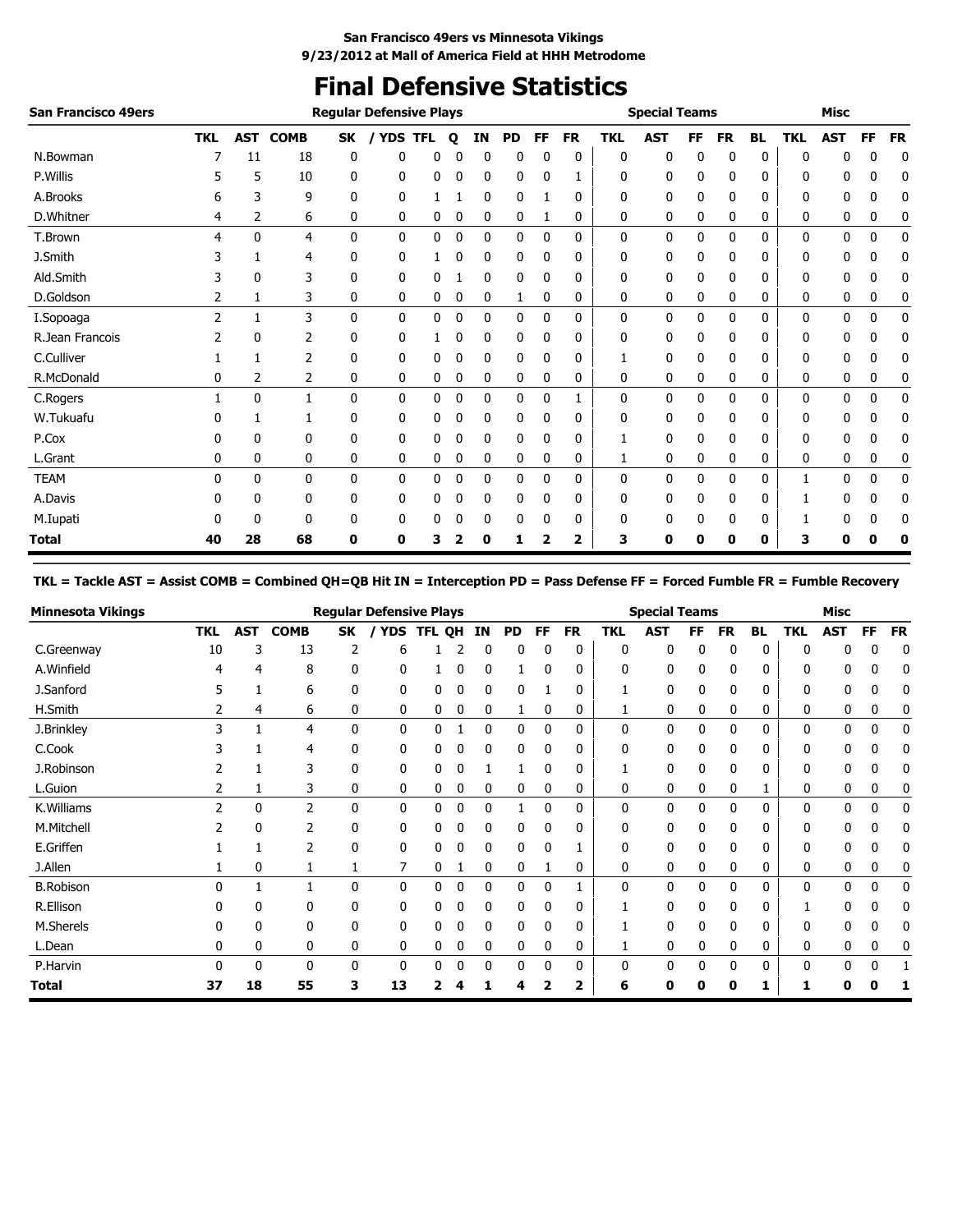# **First Half Summary**

| $0 \ 3 = 3$<br>49ers<br>12:50<br>49ers<br>17:10<br>Vikings<br>$7\;10=17$<br><b>Vikings</b><br><b>Scoring Plays</b><br><b>Visitor</b><br>Time Play Description (Extra Point) (Drive Info)<br>Home<br>Qtr<br>Team<br>Vikings<br>1<br>K.Rudolph 1 yd. pass from C.Ponder (B.Walsh kick) (16-82, 7:40)<br>0<br>7:20<br>7<br>2<br>3<br>12:13 D.Akers 29 yd. Field Goal (13-54, 5:40)<br>7<br>49ers<br>2<br>3<br>5:29 C.Ponder 23 yd. run (B.Walsh kick) (11-80, 6:44)<br>Vikings<br>14<br>3<br>2<br>17<br>0:00 B. Walsh 52 yd. Field Goal (9-33, 0:52)<br>Vikings<br>San Francisco 49ers<br>Minnesota Vikings<br><b>TOTAL FIRST DOWNS</b><br>8<br>15<br>$1 - 7 - 0$<br>$4 - 10 - 1$<br>First Downs Rushing-Passing-by Penalty<br>THIRD DOWN EFFICIENCY<br>4-7-57%<br>5-7-71%<br><b>TOTAL NET YARDS</b><br>121<br>206<br><b>Total Offensive Plays</b><br>29<br>40<br><b>NET YARDS RUSHING</b><br>37<br>63<br><b>NET YARDS PASSING</b><br>84<br>143<br>90<br>143<br>Gross Yards Passing<br>Times thrown-yards lost attempting to pass<br>$2 - 6$<br>$0 - 0$<br>$19 - 13 - 0$<br>$23 - 15 - 0$<br>Pass Attempts-Completions-Had Intercepted<br><b>Punts-Number and Average</b><br>$1 - 44$<br>$1 - 35$<br><b>Penalties-Number and Yards</b><br>$0 - 0$<br>$1 - 15$<br><b>Fumbles-Number and Lost</b><br>$0 - 0$<br>$0 - 0$<br>1-1-100%<br><b>Red Zone Efficiency</b><br>$0 - 1 - 0%$<br><b>SF 26</b><br><b>Average Drive Start</b><br><b>MIN 23</b><br><b>San Francisco 49ers</b><br><b>Minnesota Vikings</b><br><b>RUSHING</b><br><b>YDS</b><br><b>AVG</b><br><b>RUSHING</b><br><b>YDS</b><br><b>AVG</b><br>ATT<br>LG<br>TD<br>ATT<br>LG<br>F.Gore<br>6<br>32<br>5.3<br>C.Ponder<br>3<br>34<br>11.3<br>1<br>11<br>0<br>23<br>A.Smith<br>2.1<br>7<br>0<br>1<br>10<br>10.0<br>10<br>0<br>A.Peterson<br>14<br>29<br>K.Hunter<br>-5<br>$-5.0$<br>-5<br>$\mathbf 0$<br>1<br>8<br>37<br>Total<br>4.6<br>11<br>0<br>Total<br>17<br>63<br>3.7<br>23<br><b>PASSING</b><br><b>PASSING</b><br>ATT<br><b>CMP</b><br>YDS<br>SK/YD TD<br>LG IN<br>RT<br>ATT<br><b>CMP</b><br><b>YDS</b><br>SK/YD TD<br>LG IN<br>RT<br>A.Smith<br>19<br>13<br>78.8<br>C.Ponder<br>23<br>15<br>90<br>2/6<br>0<br>13<br>0<br>143<br>0/0<br>1<br>24<br>0<br>19<br>13<br>2/6<br>13<br>78.8<br>23<br>15<br>0/0<br>1<br>24<br>96.8<br>Total<br>90<br>0<br>0<br>Total<br>143<br>0<br><b>REC</b><br><b>AVG</b><br><b>REC</b><br><b>PASS RECEIVING</b><br><b>TAR</b><br><b>YDS</b><br>LG<br>TD<br><b>PASS RECEIVING</b><br><b>TAR</b><br><b>YDS</b><br><b>AVG</b><br>LG<br>9<br>5<br>M.Crabtree<br>4<br>4<br>27<br>6.8<br>0<br>P.Harvin<br>5<br>45<br>9.0<br>24<br>V.Davis<br>3<br>2<br>25<br>12.5<br>K.Rudolph<br>6<br>4<br>8.5<br>16<br>13<br>0<br>34<br>5<br>2<br>R.Moss<br>15<br>7.5<br>8<br>D.Aromashodu<br>2<br>2<br>12.0<br>13<br>0<br>24<br>2<br>2<br>6.5<br>M.Manningham<br>13<br>7<br>T.Gerhart<br>4<br>2<br>20<br>10.0<br>14<br>0<br>K.Williams<br>1<br>7<br>7.0<br>7<br>A.Peterson<br>1<br>12.0<br>12<br>1<br>0<br>1<br>12<br>8<br>K.Hunter<br>1<br>2<br>2.0<br>2<br>M.Jenkins<br>4<br>1<br>8<br>8.0<br>1<br>0<br>D.Walker<br>2<br>$\mathbf 0$<br>1<br>1.0<br>S.Burton<br>$\mathbf{1}$<br>0<br>0.0<br>0<br>1<br>1<br>0<br>F.Gore<br>1<br>0<br>0<br>0.0<br>$\mathbf 0$<br>0<br>19<br>Total<br>13<br>90<br>6.9<br>13<br>$\mathbf 0$<br>23<br>15<br>9.5<br>Total<br>143<br>24<br><b>San Francisco 49ers</b><br><b>Regular Defensive Plays</b><br><b>Special Teams</b><br>Misc<br><b>AST COMB</b><br><b>AST</b><br><b>AST</b><br><b>TKL</b><br>SK / YDS TFL<br><b>FR</b><br><b>TKL</b><br>FF<br>BL.<br><b>TKL</b><br>FF.<br>Q<br>IN<br>PD<br>FF<br><b>FR</b><br><b>FR</b><br>$\mathbf 0$<br>$\pmb{0}$<br>$\pmb{0}$<br>2<br>8<br>0<br>0<br>$\mathbf 0$<br>0<br>0<br>0<br>0<br>$\boldsymbol{0}$<br>10<br>0<br>0<br>0<br>0<br>0<br>N.Bowman<br>0<br>A.Brooks<br>$\overline{4}$<br>2<br>6<br>0<br>0<br>0<br>0<br>0<br>0<br>1<br>1<br>0<br>0<br>0<br>0<br>0<br>0<br>0<br>0<br>0<br>P.Willis<br>2<br>$\mathbf 0$<br>$\overline{4}$<br>6<br>0<br>0<br>0<br>0<br>0<br>0<br>0<br>0<br>0<br>0<br>0<br>0<br>0<br>0<br>0<br>0<br>D.Whitner<br>$\overline{2}$<br>1<br>3<br>0<br>0<br>0<br>0<br>0<br>0<br>0<br>0<br>0<br>0<br>0<br>0<br>0<br>0<br>0<br>0<br>0<br>$\mathbf 0$<br>$\mathbf 1$<br>$\mathbf 0$<br>$\pmb{0}$<br>15<br>25<br>$\mathbf 0$<br>$\mathbf{0}$<br>$\mathbf{1}$<br>0<br>0<br>0<br>0<br>0<br>$\mathbf{0}$<br>0<br>10<br>0<br>0<br>0<br><b>Total</b> |  | PERIOD SCORES |  |  |  |  |  | TIME OF POSSESSION |  |  |  |      |
|------------------------------------------------------------------------------------------------------------------------------------------------------------------------------------------------------------------------------------------------------------------------------------------------------------------------------------------------------------------------------------------------------------------------------------------------------------------------------------------------------------------------------------------------------------------------------------------------------------------------------------------------------------------------------------------------------------------------------------------------------------------------------------------------------------------------------------------------------------------------------------------------------------------------------------------------------------------------------------------------------------------------------------------------------------------------------------------------------------------------------------------------------------------------------------------------------------------------------------------------------------------------------------------------------------------------------------------------------------------------------------------------------------------------------------------------------------------------------------------------------------------------------------------------------------------------------------------------------------------------------------------------------------------------------------------------------------------------------------------------------------------------------------------------------------------------------------------------------------------------------------------------------------------------------------------------------------------------------------------------------------------------------------------------------------------------------------------------------------------------------------------------------------------------------------------------------------------------------------------------------------------------------------------------------------------------------------------------------------------------------------------------------------------------------------------------------------------------------------------------------------------------------------------------------------------------------------------------------------------------------------------------------------------------------------------------------------------------------------------------------------------------------------------------------------------------------------------------------------------------------------------------------------------------------------------------------------------------------------------------------------------------------------------------------------------------------------------------------------------------------------------------------------------------------------------------------------------------------------------------------------------------------------------------------------------------------------------------------------------------------------------------------------------------------------------------------------------------------------------------------------------------------------------------------------------------------------------------------------------------------------------------------------------------------------------------------------------------------------------------------------------------------------------------------------------------------------------------------------------------------------------------------------------------------------------------------------------------------------------------------------------------------------------------------------------------------------------------------------------------------------------------------------------------------------------------------------------------------------------------------------------------------------------------------------------------------------------------------------------------------------------------------------------|--|---------------|--|--|--|--|--|--------------------|--|--|--|------|
|                                                                                                                                                                                                                                                                                                                                                                                                                                                                                                                                                                                                                                                                                                                                                                                                                                                                                                                                                                                                                                                                                                                                                                                                                                                                                                                                                                                                                                                                                                                                                                                                                                                                                                                                                                                                                                                                                                                                                                                                                                                                                                                                                                                                                                                                                                                                                                                                                                                                                                                                                                                                                                                                                                                                                                                                                                                                                                                                                                                                                                                                                                                                                                                                                                                                                                                                                                                                                                                                                                                                                                                                                                                                                                                                                                                                                                                                                                                                                                                                                                                                                                                                                                                                                                                                                                                                                                                                                  |  |               |  |  |  |  |  |                    |  |  |  |      |
|                                                                                                                                                                                                                                                                                                                                                                                                                                                                                                                                                                                                                                                                                                                                                                                                                                                                                                                                                                                                                                                                                                                                                                                                                                                                                                                                                                                                                                                                                                                                                                                                                                                                                                                                                                                                                                                                                                                                                                                                                                                                                                                                                                                                                                                                                                                                                                                                                                                                                                                                                                                                                                                                                                                                                                                                                                                                                                                                                                                                                                                                                                                                                                                                                                                                                                                                                                                                                                                                                                                                                                                                                                                                                                                                                                                                                                                                                                                                                                                                                                                                                                                                                                                                                                                                                                                                                                                                                  |  |               |  |  |  |  |  |                    |  |  |  |      |
|                                                                                                                                                                                                                                                                                                                                                                                                                                                                                                                                                                                                                                                                                                                                                                                                                                                                                                                                                                                                                                                                                                                                                                                                                                                                                                                                                                                                                                                                                                                                                                                                                                                                                                                                                                                                                                                                                                                                                                                                                                                                                                                                                                                                                                                                                                                                                                                                                                                                                                                                                                                                                                                                                                                                                                                                                                                                                                                                                                                                                                                                                                                                                                                                                                                                                                                                                                                                                                                                                                                                                                                                                                                                                                                                                                                                                                                                                                                                                                                                                                                                                                                                                                                                                                                                                                                                                                                                                  |  |               |  |  |  |  |  |                    |  |  |  |      |
|                                                                                                                                                                                                                                                                                                                                                                                                                                                                                                                                                                                                                                                                                                                                                                                                                                                                                                                                                                                                                                                                                                                                                                                                                                                                                                                                                                                                                                                                                                                                                                                                                                                                                                                                                                                                                                                                                                                                                                                                                                                                                                                                                                                                                                                                                                                                                                                                                                                                                                                                                                                                                                                                                                                                                                                                                                                                                                                                                                                                                                                                                                                                                                                                                                                                                                                                                                                                                                                                                                                                                                                                                                                                                                                                                                                                                                                                                                                                                                                                                                                                                                                                                                                                                                                                                                                                                                                                                  |  |               |  |  |  |  |  |                    |  |  |  |      |
|                                                                                                                                                                                                                                                                                                                                                                                                                                                                                                                                                                                                                                                                                                                                                                                                                                                                                                                                                                                                                                                                                                                                                                                                                                                                                                                                                                                                                                                                                                                                                                                                                                                                                                                                                                                                                                                                                                                                                                                                                                                                                                                                                                                                                                                                                                                                                                                                                                                                                                                                                                                                                                                                                                                                                                                                                                                                                                                                                                                                                                                                                                                                                                                                                                                                                                                                                                                                                                                                                                                                                                                                                                                                                                                                                                                                                                                                                                                                                                                                                                                                                                                                                                                                                                                                                                                                                                                                                  |  |               |  |  |  |  |  |                    |  |  |  |      |
|                                                                                                                                                                                                                                                                                                                                                                                                                                                                                                                                                                                                                                                                                                                                                                                                                                                                                                                                                                                                                                                                                                                                                                                                                                                                                                                                                                                                                                                                                                                                                                                                                                                                                                                                                                                                                                                                                                                                                                                                                                                                                                                                                                                                                                                                                                                                                                                                                                                                                                                                                                                                                                                                                                                                                                                                                                                                                                                                                                                                                                                                                                                                                                                                                                                                                                                                                                                                                                                                                                                                                                                                                                                                                                                                                                                                                                                                                                                                                                                                                                                                                                                                                                                                                                                                                                                                                                                                                  |  |               |  |  |  |  |  |                    |  |  |  |      |
|                                                                                                                                                                                                                                                                                                                                                                                                                                                                                                                                                                                                                                                                                                                                                                                                                                                                                                                                                                                                                                                                                                                                                                                                                                                                                                                                                                                                                                                                                                                                                                                                                                                                                                                                                                                                                                                                                                                                                                                                                                                                                                                                                                                                                                                                                                                                                                                                                                                                                                                                                                                                                                                                                                                                                                                                                                                                                                                                                                                                                                                                                                                                                                                                                                                                                                                                                                                                                                                                                                                                                                                                                                                                                                                                                                                                                                                                                                                                                                                                                                                                                                                                                                                                                                                                                                                                                                                                                  |  |               |  |  |  |  |  |                    |  |  |  |      |
|                                                                                                                                                                                                                                                                                                                                                                                                                                                                                                                                                                                                                                                                                                                                                                                                                                                                                                                                                                                                                                                                                                                                                                                                                                                                                                                                                                                                                                                                                                                                                                                                                                                                                                                                                                                                                                                                                                                                                                                                                                                                                                                                                                                                                                                                                                                                                                                                                                                                                                                                                                                                                                                                                                                                                                                                                                                                                                                                                                                                                                                                                                                                                                                                                                                                                                                                                                                                                                                                                                                                                                                                                                                                                                                                                                                                                                                                                                                                                                                                                                                                                                                                                                                                                                                                                                                                                                                                                  |  |               |  |  |  |  |  |                    |  |  |  |      |
|                                                                                                                                                                                                                                                                                                                                                                                                                                                                                                                                                                                                                                                                                                                                                                                                                                                                                                                                                                                                                                                                                                                                                                                                                                                                                                                                                                                                                                                                                                                                                                                                                                                                                                                                                                                                                                                                                                                                                                                                                                                                                                                                                                                                                                                                                                                                                                                                                                                                                                                                                                                                                                                                                                                                                                                                                                                                                                                                                                                                                                                                                                                                                                                                                                                                                                                                                                                                                                                                                                                                                                                                                                                                                                                                                                                                                                                                                                                                                                                                                                                                                                                                                                                                                                                                                                                                                                                                                  |  |               |  |  |  |  |  |                    |  |  |  |      |
|                                                                                                                                                                                                                                                                                                                                                                                                                                                                                                                                                                                                                                                                                                                                                                                                                                                                                                                                                                                                                                                                                                                                                                                                                                                                                                                                                                                                                                                                                                                                                                                                                                                                                                                                                                                                                                                                                                                                                                                                                                                                                                                                                                                                                                                                                                                                                                                                                                                                                                                                                                                                                                                                                                                                                                                                                                                                                                                                                                                                                                                                                                                                                                                                                                                                                                                                                                                                                                                                                                                                                                                                                                                                                                                                                                                                                                                                                                                                                                                                                                                                                                                                                                                                                                                                                                                                                                                                                  |  |               |  |  |  |  |  |                    |  |  |  |      |
|                                                                                                                                                                                                                                                                                                                                                                                                                                                                                                                                                                                                                                                                                                                                                                                                                                                                                                                                                                                                                                                                                                                                                                                                                                                                                                                                                                                                                                                                                                                                                                                                                                                                                                                                                                                                                                                                                                                                                                                                                                                                                                                                                                                                                                                                                                                                                                                                                                                                                                                                                                                                                                                                                                                                                                                                                                                                                                                                                                                                                                                                                                                                                                                                                                                                                                                                                                                                                                                                                                                                                                                                                                                                                                                                                                                                                                                                                                                                                                                                                                                                                                                                                                                                                                                                                                                                                                                                                  |  |               |  |  |  |  |  |                    |  |  |  |      |
|                                                                                                                                                                                                                                                                                                                                                                                                                                                                                                                                                                                                                                                                                                                                                                                                                                                                                                                                                                                                                                                                                                                                                                                                                                                                                                                                                                                                                                                                                                                                                                                                                                                                                                                                                                                                                                                                                                                                                                                                                                                                                                                                                                                                                                                                                                                                                                                                                                                                                                                                                                                                                                                                                                                                                                                                                                                                                                                                                                                                                                                                                                                                                                                                                                                                                                                                                                                                                                                                                                                                                                                                                                                                                                                                                                                                                                                                                                                                                                                                                                                                                                                                                                                                                                                                                                                                                                                                                  |  |               |  |  |  |  |  |                    |  |  |  |      |
|                                                                                                                                                                                                                                                                                                                                                                                                                                                                                                                                                                                                                                                                                                                                                                                                                                                                                                                                                                                                                                                                                                                                                                                                                                                                                                                                                                                                                                                                                                                                                                                                                                                                                                                                                                                                                                                                                                                                                                                                                                                                                                                                                                                                                                                                                                                                                                                                                                                                                                                                                                                                                                                                                                                                                                                                                                                                                                                                                                                                                                                                                                                                                                                                                                                                                                                                                                                                                                                                                                                                                                                                                                                                                                                                                                                                                                                                                                                                                                                                                                                                                                                                                                                                                                                                                                                                                                                                                  |  |               |  |  |  |  |  |                    |  |  |  |      |
|                                                                                                                                                                                                                                                                                                                                                                                                                                                                                                                                                                                                                                                                                                                                                                                                                                                                                                                                                                                                                                                                                                                                                                                                                                                                                                                                                                                                                                                                                                                                                                                                                                                                                                                                                                                                                                                                                                                                                                                                                                                                                                                                                                                                                                                                                                                                                                                                                                                                                                                                                                                                                                                                                                                                                                                                                                                                                                                                                                                                                                                                                                                                                                                                                                                                                                                                                                                                                                                                                                                                                                                                                                                                                                                                                                                                                                                                                                                                                                                                                                                                                                                                                                                                                                                                                                                                                                                                                  |  |               |  |  |  |  |  |                    |  |  |  |      |
|                                                                                                                                                                                                                                                                                                                                                                                                                                                                                                                                                                                                                                                                                                                                                                                                                                                                                                                                                                                                                                                                                                                                                                                                                                                                                                                                                                                                                                                                                                                                                                                                                                                                                                                                                                                                                                                                                                                                                                                                                                                                                                                                                                                                                                                                                                                                                                                                                                                                                                                                                                                                                                                                                                                                                                                                                                                                                                                                                                                                                                                                                                                                                                                                                                                                                                                                                                                                                                                                                                                                                                                                                                                                                                                                                                                                                                                                                                                                                                                                                                                                                                                                                                                                                                                                                                                                                                                                                  |  |               |  |  |  |  |  |                    |  |  |  |      |
|                                                                                                                                                                                                                                                                                                                                                                                                                                                                                                                                                                                                                                                                                                                                                                                                                                                                                                                                                                                                                                                                                                                                                                                                                                                                                                                                                                                                                                                                                                                                                                                                                                                                                                                                                                                                                                                                                                                                                                                                                                                                                                                                                                                                                                                                                                                                                                                                                                                                                                                                                                                                                                                                                                                                                                                                                                                                                                                                                                                                                                                                                                                                                                                                                                                                                                                                                                                                                                                                                                                                                                                                                                                                                                                                                                                                                                                                                                                                                                                                                                                                                                                                                                                                                                                                                                                                                                                                                  |  |               |  |  |  |  |  |                    |  |  |  |      |
|                                                                                                                                                                                                                                                                                                                                                                                                                                                                                                                                                                                                                                                                                                                                                                                                                                                                                                                                                                                                                                                                                                                                                                                                                                                                                                                                                                                                                                                                                                                                                                                                                                                                                                                                                                                                                                                                                                                                                                                                                                                                                                                                                                                                                                                                                                                                                                                                                                                                                                                                                                                                                                                                                                                                                                                                                                                                                                                                                                                                                                                                                                                                                                                                                                                                                                                                                                                                                                                                                                                                                                                                                                                                                                                                                                                                                                                                                                                                                                                                                                                                                                                                                                                                                                                                                                                                                                                                                  |  |               |  |  |  |  |  |                    |  |  |  |      |
|                                                                                                                                                                                                                                                                                                                                                                                                                                                                                                                                                                                                                                                                                                                                                                                                                                                                                                                                                                                                                                                                                                                                                                                                                                                                                                                                                                                                                                                                                                                                                                                                                                                                                                                                                                                                                                                                                                                                                                                                                                                                                                                                                                                                                                                                                                                                                                                                                                                                                                                                                                                                                                                                                                                                                                                                                                                                                                                                                                                                                                                                                                                                                                                                                                                                                                                                                                                                                                                                                                                                                                                                                                                                                                                                                                                                                                                                                                                                                                                                                                                                                                                                                                                                                                                                                                                                                                                                                  |  |               |  |  |  |  |  |                    |  |  |  |      |
|                                                                                                                                                                                                                                                                                                                                                                                                                                                                                                                                                                                                                                                                                                                                                                                                                                                                                                                                                                                                                                                                                                                                                                                                                                                                                                                                                                                                                                                                                                                                                                                                                                                                                                                                                                                                                                                                                                                                                                                                                                                                                                                                                                                                                                                                                                                                                                                                                                                                                                                                                                                                                                                                                                                                                                                                                                                                                                                                                                                                                                                                                                                                                                                                                                                                                                                                                                                                                                                                                                                                                                                                                                                                                                                                                                                                                                                                                                                                                                                                                                                                                                                                                                                                                                                                                                                                                                                                                  |  |               |  |  |  |  |  |                    |  |  |  |      |
|                                                                                                                                                                                                                                                                                                                                                                                                                                                                                                                                                                                                                                                                                                                                                                                                                                                                                                                                                                                                                                                                                                                                                                                                                                                                                                                                                                                                                                                                                                                                                                                                                                                                                                                                                                                                                                                                                                                                                                                                                                                                                                                                                                                                                                                                                                                                                                                                                                                                                                                                                                                                                                                                                                                                                                                                                                                                                                                                                                                                                                                                                                                                                                                                                                                                                                                                                                                                                                                                                                                                                                                                                                                                                                                                                                                                                                                                                                                                                                                                                                                                                                                                                                                                                                                                                                                                                                                                                  |  |               |  |  |  |  |  |                    |  |  |  |      |
|                                                                                                                                                                                                                                                                                                                                                                                                                                                                                                                                                                                                                                                                                                                                                                                                                                                                                                                                                                                                                                                                                                                                                                                                                                                                                                                                                                                                                                                                                                                                                                                                                                                                                                                                                                                                                                                                                                                                                                                                                                                                                                                                                                                                                                                                                                                                                                                                                                                                                                                                                                                                                                                                                                                                                                                                                                                                                                                                                                                                                                                                                                                                                                                                                                                                                                                                                                                                                                                                                                                                                                                                                                                                                                                                                                                                                                                                                                                                                                                                                                                                                                                                                                                                                                                                                                                                                                                                                  |  |               |  |  |  |  |  |                    |  |  |  |      |
|                                                                                                                                                                                                                                                                                                                                                                                                                                                                                                                                                                                                                                                                                                                                                                                                                                                                                                                                                                                                                                                                                                                                                                                                                                                                                                                                                                                                                                                                                                                                                                                                                                                                                                                                                                                                                                                                                                                                                                                                                                                                                                                                                                                                                                                                                                                                                                                                                                                                                                                                                                                                                                                                                                                                                                                                                                                                                                                                                                                                                                                                                                                                                                                                                                                                                                                                                                                                                                                                                                                                                                                                                                                                                                                                                                                                                                                                                                                                                                                                                                                                                                                                                                                                                                                                                                                                                                                                                  |  |               |  |  |  |  |  |                    |  |  |  |      |
|                                                                                                                                                                                                                                                                                                                                                                                                                                                                                                                                                                                                                                                                                                                                                                                                                                                                                                                                                                                                                                                                                                                                                                                                                                                                                                                                                                                                                                                                                                                                                                                                                                                                                                                                                                                                                                                                                                                                                                                                                                                                                                                                                                                                                                                                                                                                                                                                                                                                                                                                                                                                                                                                                                                                                                                                                                                                                                                                                                                                                                                                                                                                                                                                                                                                                                                                                                                                                                                                                                                                                                                                                                                                                                                                                                                                                                                                                                                                                                                                                                                                                                                                                                                                                                                                                                                                                                                                                  |  |               |  |  |  |  |  |                    |  |  |  |      |
|                                                                                                                                                                                                                                                                                                                                                                                                                                                                                                                                                                                                                                                                                                                                                                                                                                                                                                                                                                                                                                                                                                                                                                                                                                                                                                                                                                                                                                                                                                                                                                                                                                                                                                                                                                                                                                                                                                                                                                                                                                                                                                                                                                                                                                                                                                                                                                                                                                                                                                                                                                                                                                                                                                                                                                                                                                                                                                                                                                                                                                                                                                                                                                                                                                                                                                                                                                                                                                                                                                                                                                                                                                                                                                                                                                                                                                                                                                                                                                                                                                                                                                                                                                                                                                                                                                                                                                                                                  |  |               |  |  |  |  |  |                    |  |  |  |      |
|                                                                                                                                                                                                                                                                                                                                                                                                                                                                                                                                                                                                                                                                                                                                                                                                                                                                                                                                                                                                                                                                                                                                                                                                                                                                                                                                                                                                                                                                                                                                                                                                                                                                                                                                                                                                                                                                                                                                                                                                                                                                                                                                                                                                                                                                                                                                                                                                                                                                                                                                                                                                                                                                                                                                                                                                                                                                                                                                                                                                                                                                                                                                                                                                                                                                                                                                                                                                                                                                                                                                                                                                                                                                                                                                                                                                                                                                                                                                                                                                                                                                                                                                                                                                                                                                                                                                                                                                                  |  |               |  |  |  |  |  |                    |  |  |  |      |
|                                                                                                                                                                                                                                                                                                                                                                                                                                                                                                                                                                                                                                                                                                                                                                                                                                                                                                                                                                                                                                                                                                                                                                                                                                                                                                                                                                                                                                                                                                                                                                                                                                                                                                                                                                                                                                                                                                                                                                                                                                                                                                                                                                                                                                                                                                                                                                                                                                                                                                                                                                                                                                                                                                                                                                                                                                                                                                                                                                                                                                                                                                                                                                                                                                                                                                                                                                                                                                                                                                                                                                                                                                                                                                                                                                                                                                                                                                                                                                                                                                                                                                                                                                                                                                                                                                                                                                                                                  |  |               |  |  |  |  |  |                    |  |  |  | TD   |
|                                                                                                                                                                                                                                                                                                                                                                                                                                                                                                                                                                                                                                                                                                                                                                                                                                                                                                                                                                                                                                                                                                                                                                                                                                                                                                                                                                                                                                                                                                                                                                                                                                                                                                                                                                                                                                                                                                                                                                                                                                                                                                                                                                                                                                                                                                                                                                                                                                                                                                                                                                                                                                                                                                                                                                                                                                                                                                                                                                                                                                                                                                                                                                                                                                                                                                                                                                                                                                                                                                                                                                                                                                                                                                                                                                                                                                                                                                                                                                                                                                                                                                                                                                                                                                                                                                                                                                                                                  |  |               |  |  |  |  |  |                    |  |  |  |      |
|                                                                                                                                                                                                                                                                                                                                                                                                                                                                                                                                                                                                                                                                                                                                                                                                                                                                                                                                                                                                                                                                                                                                                                                                                                                                                                                                                                                                                                                                                                                                                                                                                                                                                                                                                                                                                                                                                                                                                                                                                                                                                                                                                                                                                                                                                                                                                                                                                                                                                                                                                                                                                                                                                                                                                                                                                                                                                                                                                                                                                                                                                                                                                                                                                                                                                                                                                                                                                                                                                                                                                                                                                                                                                                                                                                                                                                                                                                                                                                                                                                                                                                                                                                                                                                                                                                                                                                                                                  |  |               |  |  |  |  |  |                    |  |  |  |      |
|                                                                                                                                                                                                                                                                                                                                                                                                                                                                                                                                                                                                                                                                                                                                                                                                                                                                                                                                                                                                                                                                                                                                                                                                                                                                                                                                                                                                                                                                                                                                                                                                                                                                                                                                                                                                                                                                                                                                                                                                                                                                                                                                                                                                                                                                                                                                                                                                                                                                                                                                                                                                                                                                                                                                                                                                                                                                                                                                                                                                                                                                                                                                                                                                                                                                                                                                                                                                                                                                                                                                                                                                                                                                                                                                                                                                                                                                                                                                                                                                                                                                                                                                                                                                                                                                                                                                                                                                                  |  |               |  |  |  |  |  |                    |  |  |  |      |
|                                                                                                                                                                                                                                                                                                                                                                                                                                                                                                                                                                                                                                                                                                                                                                                                                                                                                                                                                                                                                                                                                                                                                                                                                                                                                                                                                                                                                                                                                                                                                                                                                                                                                                                                                                                                                                                                                                                                                                                                                                                                                                                                                                                                                                                                                                                                                                                                                                                                                                                                                                                                                                                                                                                                                                                                                                                                                                                                                                                                                                                                                                                                                                                                                                                                                                                                                                                                                                                                                                                                                                                                                                                                                                                                                                                                                                                                                                                                                                                                                                                                                                                                                                                                                                                                                                                                                                                                                  |  |               |  |  |  |  |  |                    |  |  |  | 1    |
|                                                                                                                                                                                                                                                                                                                                                                                                                                                                                                                                                                                                                                                                                                                                                                                                                                                                                                                                                                                                                                                                                                                                                                                                                                                                                                                                                                                                                                                                                                                                                                                                                                                                                                                                                                                                                                                                                                                                                                                                                                                                                                                                                                                                                                                                                                                                                                                                                                                                                                                                                                                                                                                                                                                                                                                                                                                                                                                                                                                                                                                                                                                                                                                                                                                                                                                                                                                                                                                                                                                                                                                                                                                                                                                                                                                                                                                                                                                                                                                                                                                                                                                                                                                                                                                                                                                                                                                                                  |  |               |  |  |  |  |  |                    |  |  |  |      |
|                                                                                                                                                                                                                                                                                                                                                                                                                                                                                                                                                                                                                                                                                                                                                                                                                                                                                                                                                                                                                                                                                                                                                                                                                                                                                                                                                                                                                                                                                                                                                                                                                                                                                                                                                                                                                                                                                                                                                                                                                                                                                                                                                                                                                                                                                                                                                                                                                                                                                                                                                                                                                                                                                                                                                                                                                                                                                                                                                                                                                                                                                                                                                                                                                                                                                                                                                                                                                                                                                                                                                                                                                                                                                                                                                                                                                                                                                                                                                                                                                                                                                                                                                                                                                                                                                                                                                                                                                  |  |               |  |  |  |  |  |                    |  |  |  |      |
|                                                                                                                                                                                                                                                                                                                                                                                                                                                                                                                                                                                                                                                                                                                                                                                                                                                                                                                                                                                                                                                                                                                                                                                                                                                                                                                                                                                                                                                                                                                                                                                                                                                                                                                                                                                                                                                                                                                                                                                                                                                                                                                                                                                                                                                                                                                                                                                                                                                                                                                                                                                                                                                                                                                                                                                                                                                                                                                                                                                                                                                                                                                                                                                                                                                                                                                                                                                                                                                                                                                                                                                                                                                                                                                                                                                                                                                                                                                                                                                                                                                                                                                                                                                                                                                                                                                                                                                                                  |  |               |  |  |  |  |  |                    |  |  |  | 96.8 |
|                                                                                                                                                                                                                                                                                                                                                                                                                                                                                                                                                                                                                                                                                                                                                                                                                                                                                                                                                                                                                                                                                                                                                                                                                                                                                                                                                                                                                                                                                                                                                                                                                                                                                                                                                                                                                                                                                                                                                                                                                                                                                                                                                                                                                                                                                                                                                                                                                                                                                                                                                                                                                                                                                                                                                                                                                                                                                                                                                                                                                                                                                                                                                                                                                                                                                                                                                                                                                                                                                                                                                                                                                                                                                                                                                                                                                                                                                                                                                                                                                                                                                                                                                                                                                                                                                                                                                                                                                  |  |               |  |  |  |  |  |                    |  |  |  |      |
|                                                                                                                                                                                                                                                                                                                                                                                                                                                                                                                                                                                                                                                                                                                                                                                                                                                                                                                                                                                                                                                                                                                                                                                                                                                                                                                                                                                                                                                                                                                                                                                                                                                                                                                                                                                                                                                                                                                                                                                                                                                                                                                                                                                                                                                                                                                                                                                                                                                                                                                                                                                                                                                                                                                                                                                                                                                                                                                                                                                                                                                                                                                                                                                                                                                                                                                                                                                                                                                                                                                                                                                                                                                                                                                                                                                                                                                                                                                                                                                                                                                                                                                                                                                                                                                                                                                                                                                                                  |  |               |  |  |  |  |  |                    |  |  |  | TD   |
|                                                                                                                                                                                                                                                                                                                                                                                                                                                                                                                                                                                                                                                                                                                                                                                                                                                                                                                                                                                                                                                                                                                                                                                                                                                                                                                                                                                                                                                                                                                                                                                                                                                                                                                                                                                                                                                                                                                                                                                                                                                                                                                                                                                                                                                                                                                                                                                                                                                                                                                                                                                                                                                                                                                                                                                                                                                                                                                                                                                                                                                                                                                                                                                                                                                                                                                                                                                                                                                                                                                                                                                                                                                                                                                                                                                                                                                                                                                                                                                                                                                                                                                                                                                                                                                                                                                                                                                                                  |  |               |  |  |  |  |  |                    |  |  |  | 0    |
|                                                                                                                                                                                                                                                                                                                                                                                                                                                                                                                                                                                                                                                                                                                                                                                                                                                                                                                                                                                                                                                                                                                                                                                                                                                                                                                                                                                                                                                                                                                                                                                                                                                                                                                                                                                                                                                                                                                                                                                                                                                                                                                                                                                                                                                                                                                                                                                                                                                                                                                                                                                                                                                                                                                                                                                                                                                                                                                                                                                                                                                                                                                                                                                                                                                                                                                                                                                                                                                                                                                                                                                                                                                                                                                                                                                                                                                                                                                                                                                                                                                                                                                                                                                                                                                                                                                                                                                                                  |  |               |  |  |  |  |  |                    |  |  |  | 1    |
|                                                                                                                                                                                                                                                                                                                                                                                                                                                                                                                                                                                                                                                                                                                                                                                                                                                                                                                                                                                                                                                                                                                                                                                                                                                                                                                                                                                                                                                                                                                                                                                                                                                                                                                                                                                                                                                                                                                                                                                                                                                                                                                                                                                                                                                                                                                                                                                                                                                                                                                                                                                                                                                                                                                                                                                                                                                                                                                                                                                                                                                                                                                                                                                                                                                                                                                                                                                                                                                                                                                                                                                                                                                                                                                                                                                                                                                                                                                                                                                                                                                                                                                                                                                                                                                                                                                                                                                                                  |  |               |  |  |  |  |  |                    |  |  |  | 0    |
|                                                                                                                                                                                                                                                                                                                                                                                                                                                                                                                                                                                                                                                                                                                                                                                                                                                                                                                                                                                                                                                                                                                                                                                                                                                                                                                                                                                                                                                                                                                                                                                                                                                                                                                                                                                                                                                                                                                                                                                                                                                                                                                                                                                                                                                                                                                                                                                                                                                                                                                                                                                                                                                                                                                                                                                                                                                                                                                                                                                                                                                                                                                                                                                                                                                                                                                                                                                                                                                                                                                                                                                                                                                                                                                                                                                                                                                                                                                                                                                                                                                                                                                                                                                                                                                                                                                                                                                                                  |  |               |  |  |  |  |  |                    |  |  |  | 0    |
|                                                                                                                                                                                                                                                                                                                                                                                                                                                                                                                                                                                                                                                                                                                                                                                                                                                                                                                                                                                                                                                                                                                                                                                                                                                                                                                                                                                                                                                                                                                                                                                                                                                                                                                                                                                                                                                                                                                                                                                                                                                                                                                                                                                                                                                                                                                                                                                                                                                                                                                                                                                                                                                                                                                                                                                                                                                                                                                                                                                                                                                                                                                                                                                                                                                                                                                                                                                                                                                                                                                                                                                                                                                                                                                                                                                                                                                                                                                                                                                                                                                                                                                                                                                                                                                                                                                                                                                                                  |  |               |  |  |  |  |  |                    |  |  |  | 0    |
|                                                                                                                                                                                                                                                                                                                                                                                                                                                                                                                                                                                                                                                                                                                                                                                                                                                                                                                                                                                                                                                                                                                                                                                                                                                                                                                                                                                                                                                                                                                                                                                                                                                                                                                                                                                                                                                                                                                                                                                                                                                                                                                                                                                                                                                                                                                                                                                                                                                                                                                                                                                                                                                                                                                                                                                                                                                                                                                                                                                                                                                                                                                                                                                                                                                                                                                                                                                                                                                                                                                                                                                                                                                                                                                                                                                                                                                                                                                                                                                                                                                                                                                                                                                                                                                                                                                                                                                                                  |  |               |  |  |  |  |  |                    |  |  |  | 0    |
|                                                                                                                                                                                                                                                                                                                                                                                                                                                                                                                                                                                                                                                                                                                                                                                                                                                                                                                                                                                                                                                                                                                                                                                                                                                                                                                                                                                                                                                                                                                                                                                                                                                                                                                                                                                                                                                                                                                                                                                                                                                                                                                                                                                                                                                                                                                                                                                                                                                                                                                                                                                                                                                                                                                                                                                                                                                                                                                                                                                                                                                                                                                                                                                                                                                                                                                                                                                                                                                                                                                                                                                                                                                                                                                                                                                                                                                                                                                                                                                                                                                                                                                                                                                                                                                                                                                                                                                                                  |  |               |  |  |  |  |  |                    |  |  |  | 0    |
|                                                                                                                                                                                                                                                                                                                                                                                                                                                                                                                                                                                                                                                                                                                                                                                                                                                                                                                                                                                                                                                                                                                                                                                                                                                                                                                                                                                                                                                                                                                                                                                                                                                                                                                                                                                                                                                                                                                                                                                                                                                                                                                                                                                                                                                                                                                                                                                                                                                                                                                                                                                                                                                                                                                                                                                                                                                                                                                                                                                                                                                                                                                                                                                                                                                                                                                                                                                                                                                                                                                                                                                                                                                                                                                                                                                                                                                                                                                                                                                                                                                                                                                                                                                                                                                                                                                                                                                                                  |  |               |  |  |  |  |  |                    |  |  |  |      |
|                                                                                                                                                                                                                                                                                                                                                                                                                                                                                                                                                                                                                                                                                                                                                                                                                                                                                                                                                                                                                                                                                                                                                                                                                                                                                                                                                                                                                                                                                                                                                                                                                                                                                                                                                                                                                                                                                                                                                                                                                                                                                                                                                                                                                                                                                                                                                                                                                                                                                                                                                                                                                                                                                                                                                                                                                                                                                                                                                                                                                                                                                                                                                                                                                                                                                                                                                                                                                                                                                                                                                                                                                                                                                                                                                                                                                                                                                                                                                                                                                                                                                                                                                                                                                                                                                                                                                                                                                  |  |               |  |  |  |  |  |                    |  |  |  | 1    |
|                                                                                                                                                                                                                                                                                                                                                                                                                                                                                                                                                                                                                                                                                                                                                                                                                                                                                                                                                                                                                                                                                                                                                                                                                                                                                                                                                                                                                                                                                                                                                                                                                                                                                                                                                                                                                                                                                                                                                                                                                                                                                                                                                                                                                                                                                                                                                                                                                                                                                                                                                                                                                                                                                                                                                                                                                                                                                                                                                                                                                                                                                                                                                                                                                                                                                                                                                                                                                                                                                                                                                                                                                                                                                                                                                                                                                                                                                                                                                                                                                                                                                                                                                                                                                                                                                                                                                                                                                  |  |               |  |  |  |  |  |                    |  |  |  |      |
|                                                                                                                                                                                                                                                                                                                                                                                                                                                                                                                                                                                                                                                                                                                                                                                                                                                                                                                                                                                                                                                                                                                                                                                                                                                                                                                                                                                                                                                                                                                                                                                                                                                                                                                                                                                                                                                                                                                                                                                                                                                                                                                                                                                                                                                                                                                                                                                                                                                                                                                                                                                                                                                                                                                                                                                                                                                                                                                                                                                                                                                                                                                                                                                                                                                                                                                                                                                                                                                                                                                                                                                                                                                                                                                                                                                                                                                                                                                                                                                                                                                                                                                                                                                                                                                                                                                                                                                                                  |  |               |  |  |  |  |  |                    |  |  |  |      |
|                                                                                                                                                                                                                                                                                                                                                                                                                                                                                                                                                                                                                                                                                                                                                                                                                                                                                                                                                                                                                                                                                                                                                                                                                                                                                                                                                                                                                                                                                                                                                                                                                                                                                                                                                                                                                                                                                                                                                                                                                                                                                                                                                                                                                                                                                                                                                                                                                                                                                                                                                                                                                                                                                                                                                                                                                                                                                                                                                                                                                                                                                                                                                                                                                                                                                                                                                                                                                                                                                                                                                                                                                                                                                                                                                                                                                                                                                                                                                                                                                                                                                                                                                                                                                                                                                                                                                                                                                  |  |               |  |  |  |  |  |                    |  |  |  |      |
|                                                                                                                                                                                                                                                                                                                                                                                                                                                                                                                                                                                                                                                                                                                                                                                                                                                                                                                                                                                                                                                                                                                                                                                                                                                                                                                                                                                                                                                                                                                                                                                                                                                                                                                                                                                                                                                                                                                                                                                                                                                                                                                                                                                                                                                                                                                                                                                                                                                                                                                                                                                                                                                                                                                                                                                                                                                                                                                                                                                                                                                                                                                                                                                                                                                                                                                                                                                                                                                                                                                                                                                                                                                                                                                                                                                                                                                                                                                                                                                                                                                                                                                                                                                                                                                                                                                                                                                                                  |  |               |  |  |  |  |  |                    |  |  |  |      |
|                                                                                                                                                                                                                                                                                                                                                                                                                                                                                                                                                                                                                                                                                                                                                                                                                                                                                                                                                                                                                                                                                                                                                                                                                                                                                                                                                                                                                                                                                                                                                                                                                                                                                                                                                                                                                                                                                                                                                                                                                                                                                                                                                                                                                                                                                                                                                                                                                                                                                                                                                                                                                                                                                                                                                                                                                                                                                                                                                                                                                                                                                                                                                                                                                                                                                                                                                                                                                                                                                                                                                                                                                                                                                                                                                                                                                                                                                                                                                                                                                                                                                                                                                                                                                                                                                                                                                                                                                  |  |               |  |  |  |  |  |                    |  |  |  |      |
|                                                                                                                                                                                                                                                                                                                                                                                                                                                                                                                                                                                                                                                                                                                                                                                                                                                                                                                                                                                                                                                                                                                                                                                                                                                                                                                                                                                                                                                                                                                                                                                                                                                                                                                                                                                                                                                                                                                                                                                                                                                                                                                                                                                                                                                                                                                                                                                                                                                                                                                                                                                                                                                                                                                                                                                                                                                                                                                                                                                                                                                                                                                                                                                                                                                                                                                                                                                                                                                                                                                                                                                                                                                                                                                                                                                                                                                                                                                                                                                                                                                                                                                                                                                                                                                                                                                                                                                                                  |  |               |  |  |  |  |  |                    |  |  |  |      |
|                                                                                                                                                                                                                                                                                                                                                                                                                                                                                                                                                                                                                                                                                                                                                                                                                                                                                                                                                                                                                                                                                                                                                                                                                                                                                                                                                                                                                                                                                                                                                                                                                                                                                                                                                                                                                                                                                                                                                                                                                                                                                                                                                                                                                                                                                                                                                                                                                                                                                                                                                                                                                                                                                                                                                                                                                                                                                                                                                                                                                                                                                                                                                                                                                                                                                                                                                                                                                                                                                                                                                                                                                                                                                                                                                                                                                                                                                                                                                                                                                                                                                                                                                                                                                                                                                                                                                                                                                  |  |               |  |  |  |  |  |                    |  |  |  |      |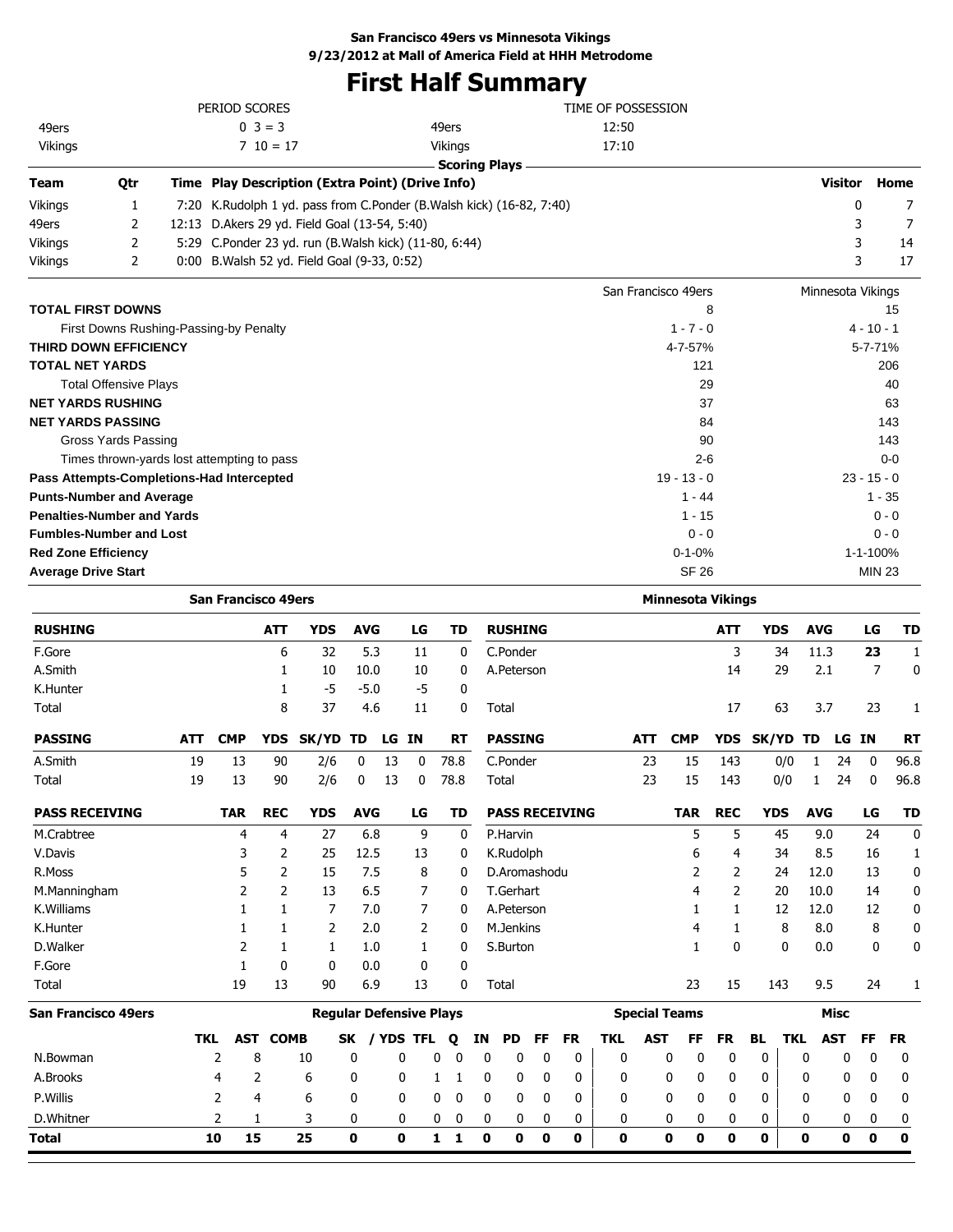# **First Half Summary**

| <b>Minnesota Vikings</b> |     |            |             |           | <b>Regular Defensive Plays</b> |   |  |    |    |           |     | <b>Special Teams</b> |     |           |              |     | Misc |     |              |
|--------------------------|-----|------------|-------------|-----------|--------------------------------|---|--|----|----|-----------|-----|----------------------|-----|-----------|--------------|-----|------|-----|--------------|
|                          | TKL | <b>AST</b> | <b>COMB</b> | <b>SK</b> | / YDS TFL QH IN                |   |  | PD | FF | <b>FR</b> | TKL | AST                  | FF. | <b>FR</b> | BL           | TKL | AST  | FF. | <b>FR</b>    |
| C.Greenway               |     |            |             |           |                                |   |  |    |    |           |     |                      |     |           |              |     |      |     | 0            |
| H.Smith                  |     |            | 4           |           |                                | 0 |  |    |    | 0         |     |                      |     |           |              | 0   |      |     | 0            |
| J.Robinson               |     |            |             |           |                                | U |  |    |    |           |     |                      |     |           |              | 0   |      |     | $\mathbf{0}$ |
| C.Cook                   |     |            |             |           |                                |   |  |    |    |           | 0   |                      |     |           | $\mathbf{0}$ | 0   |      |     | $\mathbf{0}$ |
| <b>Total</b>             | 14  |            |             |           |                                |   |  |    |    | 0         |     |                      | o   |           |              |     |      |     | - 0          |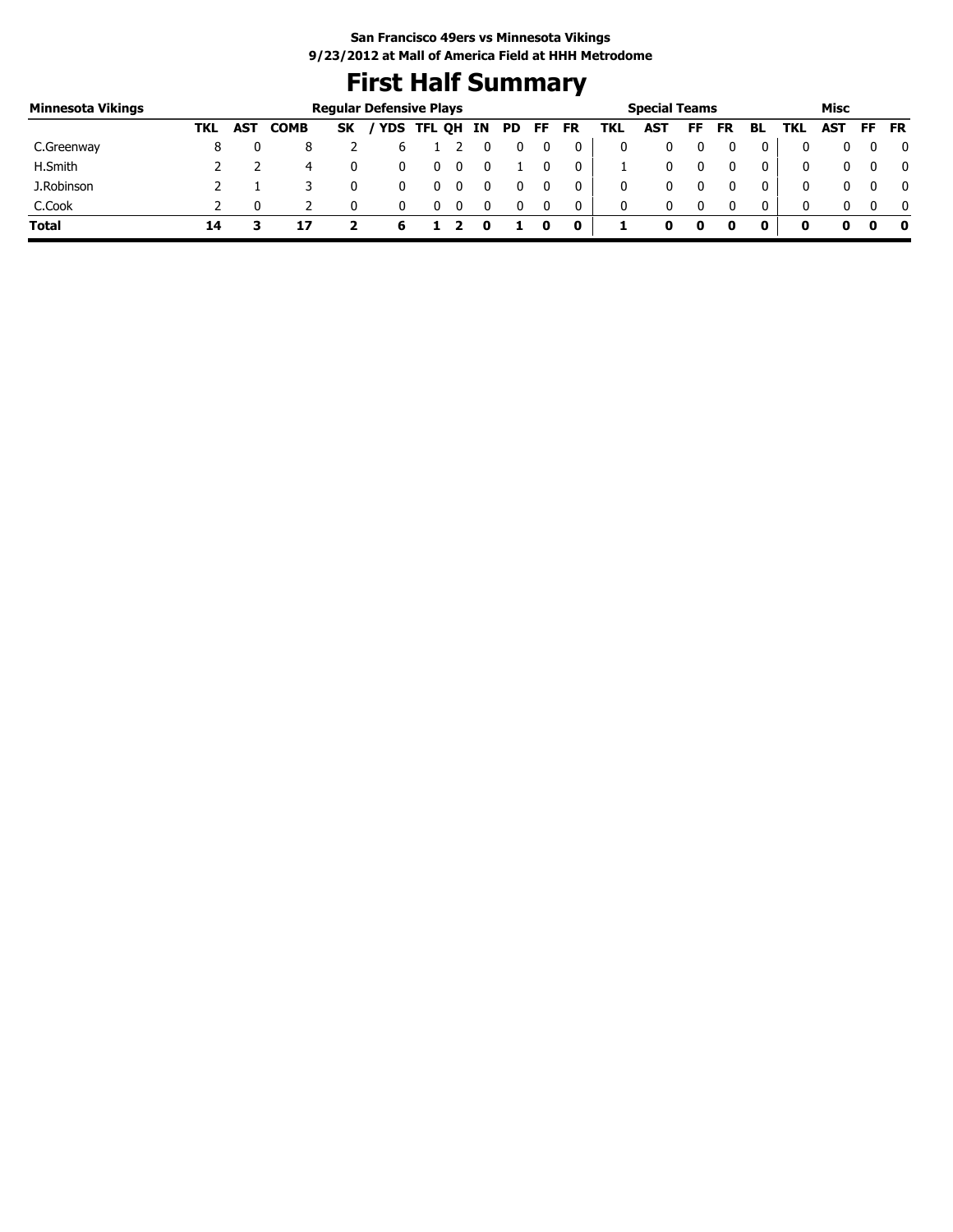| <b>Play By Play</b>                                    |                                                                                                           |              |             |                    |               |        | <b>First Quarter</b>                                                |                     |  | 9/23/2012      |
|--------------------------------------------------------|-----------------------------------------------------------------------------------------------------------|--------------|-------------|--------------------|---------------|--------|---------------------------------------------------------------------|---------------------|--|----------------|
|                                                        | SF wins the coin toss and elects to defer. MIN elects to Receive, and SF elects to defend the north goal. |              |             |                    |               |        |                                                                     |                     |  |                |
|                                                        | D. Akers kicks 69 yards from SF 35 to MIN -4. P. Harvin to MIN 18 for 22 yards (C. Culliver).             |              |             |                    |               |        |                                                                     |                     |  |                |
|                                                        | Minnesota Vikings at 15:00, (1st play from scrimmage 14:55)                                               |              |             |                    |               |        |                                                                     |                     |  |                |
| $1-10-MIN$ 18                                          | (14:55) A. Peterson right tackle to MIN 22 for 4 yards (R. McDonald; A. Brooks).                          |              |             |                    |               |        |                                                                     |                     |  |                |
| 2-6-MIN 22                                             | (14:22) C.Ponder pass short left to P.Harvin to MIN 34 for 12 yards (T.Brown).                            |              |             |                    |               |        |                                                                     |                     |  | P <sub>1</sub> |
| 1-10-MIN 34                                            | (13:37) A.Peterson right tackle to MIN 34 for no gain (A.Brooks).                                         |              |             |                    |               |        |                                                                     |                     |  |                |
| 2-10-MIN 34                                            | (13:04) C.Ponder pass short middle to K.Rudolph to 50 for 16 yards (D.Goldson).                           |              |             |                    |               |        |                                                                     |                     |  | P <sub>2</sub> |
| $1 - 10 - 50$                                          | $(12:27)$ A. Peterson left guard to SF 47 for 3 yards (R. McDonald; N. Bowman).                           |              |             |                    |               |        |                                                                     |                     |  |                |
| 2-7-SF 47                                              | (11:46) C.Ponder pass short right to P.Harvin to SF 45 for 2 yards (C.Culliver; N.Bowman).                |              |             |                    |               |        |                                                                     |                     |  |                |
|                                                        | PENALTY on SF-C.Culliver, Face Mask (15 Yards), 15 yards, enforced at SF 45.                              |              |             |                    |               |        |                                                                     |                     |  | X3             |
| $1-10-SF$ 30                                           | (11:24) A. Peterson left guard to SF 27 for 3 yards (A. Brooks; N. Bowman).                               |              |             |                    |               |        |                                                                     |                     |  |                |
| 2-7-SF 27                                              | (10:47) C.Ponder pass short right to K.Rudolph pushed ob at SF 21 for 6 yards (A.Brooks).                 |              |             |                    |               |        |                                                                     |                     |  |                |
| $3-1-SF21$                                             | $(10:27)$ A. Peterson up the middle to SF 18 for 3 yards (P. Willis).                                     |              |             |                    |               |        |                                                                     |                     |  | R <sub>4</sub> |
| $1-10-SF$ 18                                           | (9:52) C.Ponder pass incomplete short middle to T.Gerhart [A.Brooks].                                     |              |             |                    |               |        |                                                                     |                     |  |                |
| 2-10-SF 18                                             | (9:48) C.Ponder pass incomplete short right to S.Burton.                                                  |              |             |                    |               |        |                                                                     |                     |  |                |
| 3-10-SF 18                                             | (9.45) (Shotgun) C.Ponder pass short middle to K.Rudolph to SF 7 for 11 yards (D.Whitner).                |              |             |                    |               |        |                                                                     |                     |  | P <sub>5</sub> |
| $1 - 7 - SF7$                                          | (9:10) A.Peterson right tackle to SF 2 for 5 yards (N.Bowman; D.Goldson).                                 |              |             |                    |               |        |                                                                     |                     |  |                |
| $2 - 2 - SF2$                                          | (8:35) A. Peterson left guard to SF 1 for 1 yard (P. Willis; N. Bowman).                                  |              |             |                    |               |        |                                                                     |                     |  |                |
| $3-1-SF1$                                              | $(8:00)$ A. Peterson up the middle to SF 1 for no gain (I. Sopoaga).                                      |              |             |                    |               |        |                                                                     |                     |  |                |
| 4-1-SF 1                                               | (7:25) C.Ponder pass short left to K.Rudolph for 1 yard, TOUCHDOWN.                                       |              |             |                    |               |        |                                                                     |                     |  | P <sub>6</sub> |
|                                                        | B. Walsh extra point is GOOD, Center-C. Loeffler, Holder-C. Kluwe.                                        |              |             |                    |               |        |                                                                     |                     |  |                |
|                                                        |                                                                                                           |              |             |                    |               |        | SF 0 MIN 7, 16 plays, 82 yards, 1 penalty, 7:40 drive, 7:40 elapsed |                     |  |                |
|                                                        | B. Walsh kicks 65 yards from MIN 35 to SF 0. K. Hunter to SF 20 for 20 yards (R. Ellison).                |              |             |                    |               |        |                                                                     |                     |  |                |
|                                                        | San Francisco 49ers at 7:20, (1st play from scrimmage 7:15)                                               |              |             |                    |               |        |                                                                     |                     |  |                |
| $1-10-SF20$                                            | (7:15) A.Smith pass short right to M.Crabtree to SF 26 for 6 yards (C.Greenway).                          |              |             |                    |               |        |                                                                     |                     |  |                |
| 2-4-SF 26                                              | (6:38) A.Smith pass incomplete short right to D.Walker (H.Smith).                                         |              |             |                    |               |        |                                                                     |                     |  |                |
| $3-4-SF26$                                             | (6.27) (Shotgun) A.Smith pass short right to V.Davis to SF 38 for 12 yards (J.Robinson).                  |              |             |                    |               |        |                                                                     |                     |  | P <sub>1</sub> |
| $1-10-SF$ 38                                           | (5:50) F.Gore left end pushed ob at SF 42 for 4 yards (L.Guion).                                          |              |             |                    |               |        |                                                                     |                     |  |                |
| 2-6-SF 42                                              | (5:30) (Shotgun) A.Smith pass incomplete short right to R.Moss.                                           |              |             |                    |               |        |                                                                     |                     |  |                |
| $3-6-SF42$                                             | (5:24) (Shotgun) A.Smith sacked at SF 36 for -6 yards (C.Greenway).                                       |              |             |                    |               |        |                                                                     |                     |  |                |
| 4-12-SF 36                                             | (4:54) A.Lee punts 44 yards to MIN 20, Center-B.Jennings, fair catch by M.Sherels.                        |              |             |                    |               |        |                                                                     |                     |  |                |
| <b>Minnesota Vikings at 4:47</b>                       |                                                                                                           |              |             |                    |               |        |                                                                     |                     |  |                |
| 1-10-MIN 20                                            | (4:47) (Shotgun) C.Ponder pass incomplete short middle to K.Rudolph.                                      |              |             |                    |               |        |                                                                     |                     |  |                |
| 2-10-MIN 20                                            | (4:43) C.Ponder pass deep left to P.Harvin ran ob at MIN 44 for 24 yards.                                 |              |             |                    |               |        |                                                                     |                     |  | P7             |
| 1-10-MIN 44                                            | (4:22) A. Peterson up the middle to MIN 44 for no gain (P. Willis).                                       |              |             |                    |               |        |                                                                     |                     |  |                |
| 2-10-MIN 44                                            | (3:48) A.Peterson left tackle to MIN 46 for 2 yards (Ald.Smith).                                          |              |             |                    |               |        |                                                                     |                     |  |                |
| 3-8-MIN 46                                             | (3:08) (Shotgun) C.Ponder pass incomplete short right to M.Jenkins [Ald.Smith].                           |              |             |                    |               |        |                                                                     |                     |  |                |
| 4-8-MIN 46                                             | (3:03) C.Kluwe punts 35 yards to SF 19, Center-C.Loeffler. K.Williams to SF 35 for 16 yards (H.Smith).    |              |             |                    |               |        |                                                                     |                     |  |                |
| San Francisco 49ers at 2:53                            |                                                                                                           |              |             |                    |               |        |                                                                     |                     |  |                |
| 1-10-SF 35                                             | (2:53) (Shotgun) A.Smith pass short left to M.Manningham to SF 41 for 6 yards (L.Guion).                  |              |             |                    |               |        |                                                                     |                     |  |                |
| 2-4-SF 41                                              | (2:19) A.Smith pass incomplete short left to R.Moss [J.Brinkley].                                         |              |             |                    |               |        |                                                                     |                     |  |                |
| 3-4-SF 41                                              | $(2.15)$ A.Smith pass short right to M.Crabtree pushed ob at SF 47 for 6 yards (J.Robinson).              |              |             |                    |               |        |                                                                     |                     |  | P <sub>2</sub> |
| $1-10-SF$ 47                                           | $(1:59)$ D. Kilgore reported in as eligible. F. Gore left end to MIN 48 for 5 yards (C. Cook).            |              |             |                    |               |        |                                                                     |                     |  |                |
| 2-5-MIN 48                                             | (1:25) A.Smith pass short left to M.Manningham to MIN 41 for 7 yards (H.Smith).                           |              |             |                    |               |        |                                                                     |                     |  | P <sub>3</sub> |
| 1-10-MIN 41                                            | (:56) A.Smith sacked at MIN 41 for 0 yards (C.Greenway).                                                  |              |             |                    |               |        |                                                                     |                     |  |                |
| 2-10-MIN 41                                            | (:11) F.Gore left end to MIN 30 for 11 yards (H.Smith).                                                   |              |             |                    |               |        |                                                                     |                     |  | R <sub>4</sub> |
| <b>END OF QUARTER</b>                                  |                                                                                                           | Time         |             | <b>First Downs</b> |               |        |                                                                     | <b>Efficiencies</b> |  |                |
|                                                        | <b>Score</b>                                                                                              | Poss         | $\mathbf R$ | P                  | $\mathbf X$   | T      | 3 Down                                                              | 4 Down              |  |                |
| <b>San Francisco 49ers</b><br><b>Minnesota Vikings</b> | $\bf{0}$<br>7                                                                                             | 5:26<br>9:34 | 1<br>1      | 3<br>5             | $\bf{0}$<br>1 | 4<br>7 | 2/3<br>2/4                                                          | 0/0<br>1/1          |  |                |
|                                                        |                                                                                                           |              |             |                    |               |        |                                                                     |                     |  |                |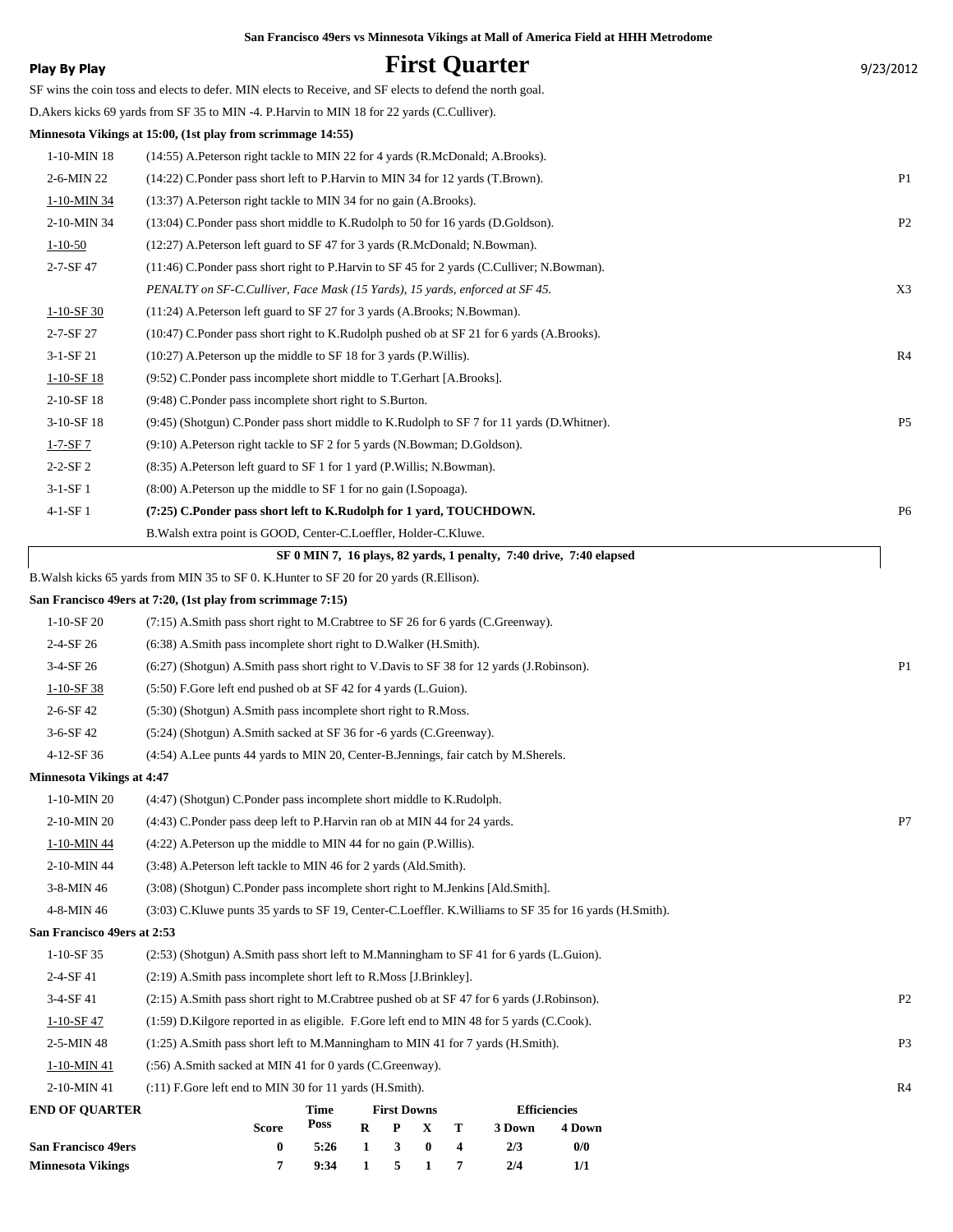| <b>Play By Play</b>               | <b>Second Quarter</b>                                                                                                                    | 9/23/2012       |
|-----------------------------------|------------------------------------------------------------------------------------------------------------------------------------------|-----------------|
| San Francisco 49ers continued.    |                                                                                                                                          |                 |
| 1-10-MIN 30                       | (15:00) A.Smith pass short middle to K.Hunter to MIN 28 for 2 yards (C.Greenway).                                                        |                 |
| 2-8-MIN 28                        | (14:18) A.Smith pass short left to R.Moss pushed ob at MIN 20 for 8 yards (C.Cook).                                                      | P <sub>5</sub>  |
| 1-10-MIN 20                       | (13:55) F.Gore up the middle to MIN 18 for 2 yards (C.Greenway).                                                                         |                 |
| 2-8-MIN 18                        | (13:14) (Shotgun) A.Smith pass incomplete deep left to R.Moss.                                                                           |                 |
| 3-8-MIN 18                        | (13:09) (Shotgun) A.Smith pass short right to K. Williams to MIN 11 for 7 yards (J. Brinkley).                                           |                 |
| 4-1-MIN 11                        | (12:17) D.Akers 29 yard field goal is GOOD, Center-B.Jennings, Holder-A.Lee.                                                             |                 |
|                                   | SF 3 MIN 7, 13 plays, 54 yards, 5:40 drive, 2:47 elapsed                                                                                 |                 |
|                                   | D.Akers kicks 74 yards from SF 35 to MIN -9. P.Harvin, Touchback.                                                                        |                 |
| <b>Minnesota Vikings at 12:13</b> |                                                                                                                                          |                 |
| 1-10-MIN 20                       | $(12:13)$ C.Ponder scrambles left end to MIN 22 for 2 yards $(A.Brooks)$ .                                                               |                 |
| 2-8-MIN 22                        | (11:32) C.Ponder scrambles left end pushed ob at MIN 31 for 9 yards (J.Smith).                                                           | R8              |
| 1-10-MIN 31                       | $(11:08)$ A. Peterson right guard to MIN 32 for 1 yard (P. Willis; N. Bowman).                                                           |                 |
| 2-9-MIN 32                        | (10:31) C.Ponder pass short middle to A.Peterson to MIN 44 for 12 yards (P.Willis; I.Sopoaga).                                           | P <sub>9</sub>  |
| 1-10-MIN 44                       | (9:49) C.Ponder pass short middle to D.Aromashodu to SF 43 for 13 yards (D.Whitner).                                                     | P <sub>10</sub> |
| $1 - 10 - SF$ 43                  | (9:06) A. Peterson up the middle to SF 36 for 7 yards (N. Bowman).                                                                       |                 |
| $2-3-SF$ 36                       | (8:25) A. Peterson right guard to SF 33 for 3 yards (N. Bowman; P. Willis).                                                              | R11             |
| $1-10-SF$ 33                      | (7:35) A. Peterson right guard to SF 36 for -3 yards (A. Brooks).                                                                        |                 |
| 2-13-SF 36                        | (6:59) C.Ponder pass short left to P.Harvin to SF 34 for 2 yards (D.Whitner; N.Bowman).                                                  |                 |
| 3-11-SF 34                        | (6:22) (Shotgun) C.Ponder pass short left to D.Aromashodu to SF 23 for 11 yards (T.Brown).                                               | P <sub>12</sub> |
| $1 - 10 - SF$ 23                  | (5:39) C.Ponder scrambles up the middle for 23 yards, TOUCHDOWN.                                                                         | R13             |
|                                   | B. Walsh extra point is GOOD, Center-C. Loeffler, Holder-C. Kluwe.                                                                       |                 |
|                                   | SF 3 MIN 14, 11 plays, 80 yards, 6:44 drive, 9:31 elapsed                                                                                |                 |
|                                   | B. Walsh kicks 70 yards from MIN 35 to SF -5. K. Hunter to SF 24 for 29 yards (M. Sherels).                                              |                 |
|                                   | San Francisco 49ers at 5:29, (1st play from scrimmage 5:24)                                                                              |                 |
| 1-10-SF 24                        | (5:24) F.Gore up the middle to SF 27 for 3 yards (H.Smith; B.Robison).                                                                   |                 |
| 2-7-SF 27                         | (4:50) (Shotgun) A.Smith pass incomplete short middle to V.Davis (K.Williams).                                                           |                 |
| 3-7-SF 27                         | (4:47) (Shotgun) A.Smith pass short middle to M.Crabtree to SF 36 for 9 yards (C.Greenway).                                              | P <sub>6</sub>  |
| $1-10-SF$ 36                      | (4:04) K. Hunter right guard to SF 31 for -5 yards (A. Winfield).                                                                        |                 |
| 2-15-SF 31                        | (3:24) A.Smith scrambles left end to SF 41 for 10 yards (C.Greenway). MIN-M.Raymond was injured during the play. His return is Probable. |                 |
| 3-5-SF 41                         | (2:37) (Shotgun) A.Smith pass short middle to V.Davis to MIN 46 for 13 yards (J.Robinson; E.Griffen).                                    | P7              |
| Two-Minute Warning                |                                                                                                                                          |                 |
| 1-10-MIN 46                       | $(2:00)$ F.Gore up the middle to MIN 39 for 7 yards (K.Williams).                                                                        |                 |
| 2-3-MIN 39                        | (1:28) A.Smith pass short middle to M.Crabtree to MIN 33 for 6 yards (M.Mitchell).                                                       | P <sub>8</sub>  |
|                                   | Timeout #1 by SF at 01:20.                                                                                                               |                 |
| $1 - 10 - MIN 33$                 | (1:20) A.Smith pass short right to R.Moss pushed ob at MIN 26 for 7 yards (A.Winfield).                                                  |                 |
| 2-3-MIN 26                        | (1:15) (Shotgun) A.Smith pass incomplete short right to F.Gore.                                                                          |                 |
| 3-3-MIN 26                        | (1:09) (Shotgun) A.Smith pass short right to D.Walker to MIN 25 for 1 yard (C.Greenway, H.Smith).                                        |                 |
|                                   | Timeout #1 by MIN at 01:00.                                                                                                              |                 |
| 4-2-MIN 25                        | (1:00) D.Akers 43 yard field goal is BLOCKED (L.Guion), Center-B.Jennings, Holder-A.Lee, declared dead at MIN 33.                        |                 |
| <b>Minnesota Vikings at 0:52</b>  |                                                                                                                                          |                 |
| 1-10-MIN 33                       | (52) (Shotgun) C.Ponder pass short right to M.Jenkins pushed ob at MIN 41 for 8 yards (C.Culliver).                                      |                 |
| 2-2-MIN 41                        | (:47) (Shotgun) C.Ponder pass incomplete short right to T.Gerhart.                                                                       |                 |
| 3-2-MIN 41                        | (:44) (Shotgun) C.Ponder pass short left to T.Gerhart to MIN 47 for 6 yards (C.Rogers).                                                  | P <sub>14</sub> |
|                                   | Timeout #2 by MIN at 00:37.                                                                                                              |                 |
| 1-10-MIN 47                       | (:37) (Shotgun) C.Ponder pass incomplete short right to K.Rudolph.                                                                       |                 |
| 2-10-MIN 47                       | (:31) (Shotgun) C.Ponder pass incomplete deep right to M.Jenkins.                                                                        |                 |
| 3-10-MIN 47                       | (26) (Shotgun) C.Ponder pass short right to T.Gerhart to SF 39 for 14 yards (N.Bowman).                                                  | P <sub>15</sub> |
|                                   | Timeout #3 by MIN at 00:15.                                                                                                              |                 |
| $1 - 10 - SF39$                   | (:15) (Shotgun) C.Ponder pass incomplete deep right to M.Jenkins.                                                                        |                 |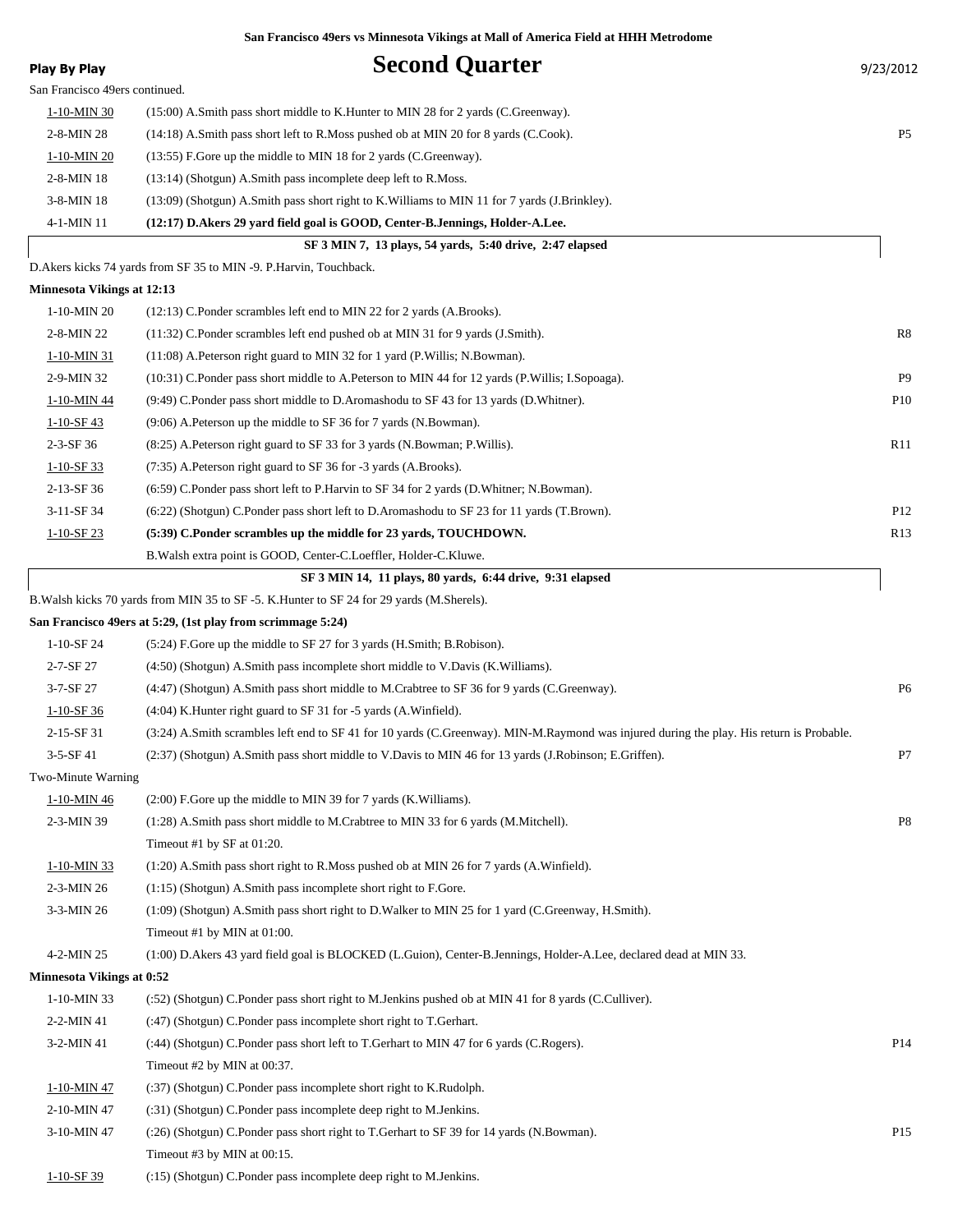Timeout #2 by SF at 00:09.

2-10-SF 39 (:09) (Shotgun) C.Ponder pass short middle to P.Harvin ran ob at SF 34 for 5 yards.

3-5-SF 34 **(:04) B.Walsh 52 yard field goal is GOOD, Center-C.Loeffler, Holder-C.Kluwe.**

| SF 3 MIN 17, 9 plays, 33 yards, 0:52 drive, 15:00 elapsed |              |      |              |                    |              |    |                     |        |
|-----------------------------------------------------------|--------------|------|--------------|--------------------|--------------|----|---------------------|--------|
| <b>END OF OUARTER</b>                                     |              | Time |              | <b>First Downs</b> |              |    | <b>Efficiencies</b> |        |
|                                                           | <b>Score</b> | Poss | $\bf{R}$     | $\mathbf{P}$       | $X$ T        |    | 3 Down              | 4 Down |
| <b>San Francisco 49ers</b>                                |              | 7:24 | $\mathbf{0}$ | $\overline{4}$     | - 0          | 4  | 2/4                 | 0/0    |
| <b>Minnesota Vikings</b>                                  |              | 7:36 |              |                    | $\mathbf{0}$ | -8 | 3/3                 | 0/0    |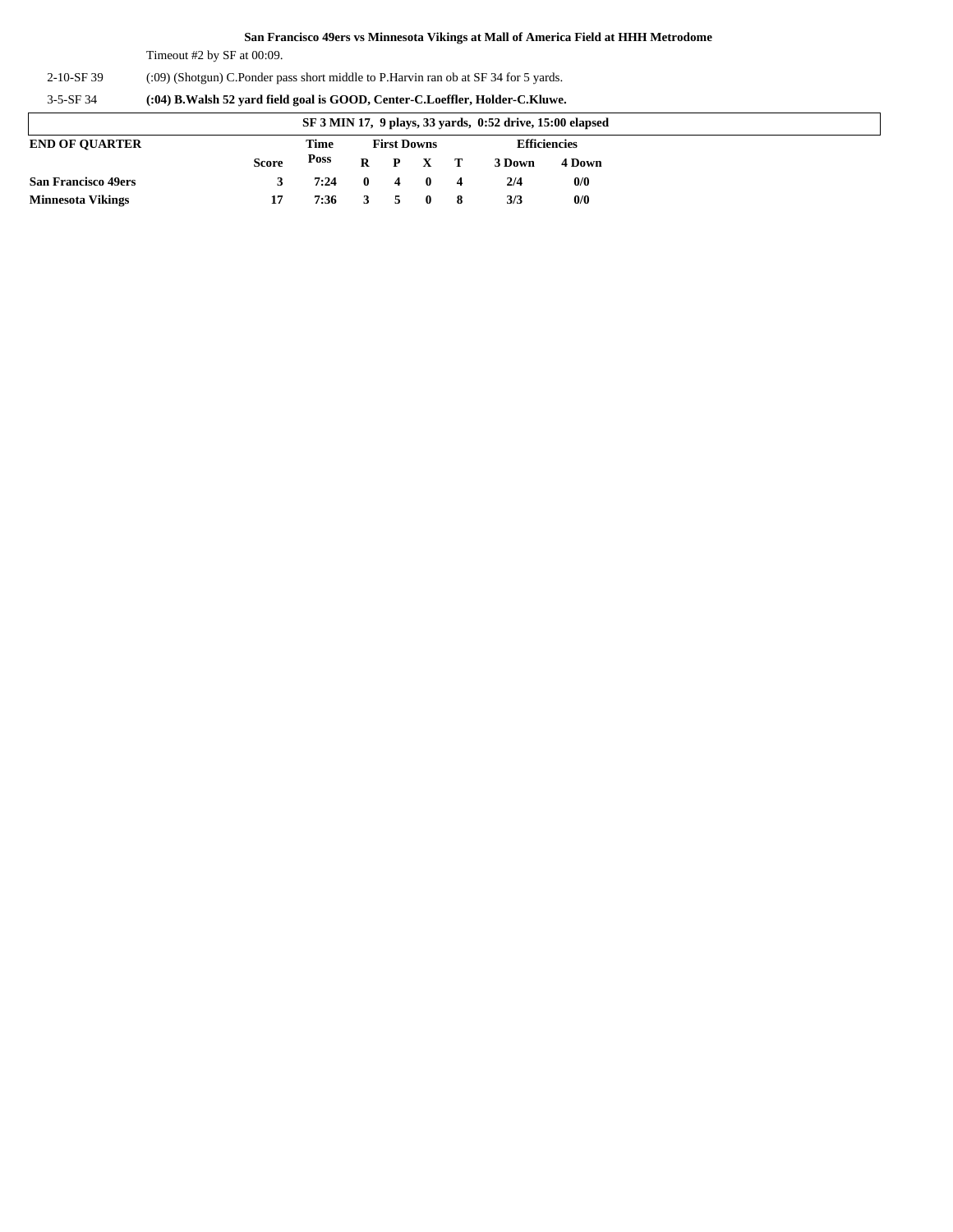### **Play By Play Play Play Play Play By Play Play By Play Play By Play Play Play Play Play Play Play Play Play Play Play Play Play Play Play Play Play Play Play Play Play**

SF elects to Receive, and MIN elects to defend the North goal.

B.Walsh kicks 73 yards from MIN 35 to SF -8. K.Williams to MIN 14 for 94 yards (J.Sanford).

#### **San Francisco 49ers at 15:00, (1st play from scrimmage 14:49)**

1-10-MIN 14 (14:49) K.Hunter left end to MIN 11 for 3 yards (M.Mitchell).

2-7-MIN 11 (14:12) (Shotgun) F.Gore right guard to MIN 7 for 4 yards (J.Brinkley; L.Guion).

3-3-MIN 7 (13:31) A.Smith scrambles right end to MIN 6 for 1 yard (A.Winfield).

4-2-MIN 6 *(13:31) (Run formation) PENALTY on SF-A.Smith, Delay of Game, 5 yards, enforced at MIN 6 - No Play.*

4-7-MIN 11 **(12:50) D.Akers 29 yard field goal is GOOD, Center-B.Jennings, Holder-A.Lee.**

| SF 6 MIN 17, 4 plays, 3 yards, 2:14 drive, 2:14 elapsed |  |
|---------------------------------------------------------|--|
|---------------------------------------------------------|--|

D.Akers kicks 70 yards from SF 35 to MIN -5. P.Harvin to MIN 27 for 32 yards (P.Cox).

#### **Minnesota Vikings at 12:46, (1st play from scrimmage 12:41)**

| 1-10-MIN 27                  | (12:41) A. Peterson right guard to MIN 31 for 4 yards (N. Bowman).                                |
|------------------------------|---------------------------------------------------------------------------------------------------|
| $2-6$ -MIN 31                | (12:04) A. Peterson up the middle to MIN 35 for 4 yards (N. Bowman).                              |
| $3-2-MIN$ 35                 | $(11:29)$ (Shotgun) C. Ponder pass incomplete short left to A. Peterson.                          |
| $4 - 2 - MIN 35$             | $(11:25)$ C.K luwe punts 51 yards to SF 14, Center-C. Loeffler, fair catch by K.Williams.         |
| San Francisco 49ers at 11:17 |                                                                                                   |
| 1-10-SF 14                   | $(11:17)$ A.Smith pass short right to M.Crabtree to SF 23 for 9 yards $(A.Winfield; J.Sanford)$ . |

| $2-1-SF23$    | (10:40) D. Kilgore and L. Davis reported in as eligible. F. Gore left end to SF 29 for 6 yards (A. Winfield: C. Greenway).  | R <sub>9</sub>  |
|---------------|-----------------------------------------------------------------------------------------------------------------------------|-----------------|
| $1-10-SF29$   | (10:40) A.Smith pass short middle to R.Moss to SF 41 for 12 yards (H.Smith; C.Cook).                                        | P10             |
| $1-10-SF41$   | (9:23) W. Tukuafu reported in as eligible. F. Gore right tackle to MIN 48 for 11 yards (J. Sanford).                        | R11             |
| 1-10-MIN 48   | (8.41) A.Smith pass short left to M.Manningham to MIN 31 for 17 yards (J.Sanford).                                          | P12             |
| 1-10-MIN 31   | $(7:55)$ A.Smith pass short right to K.Williams to MIN 22 for 9 yards (A.Winfield).                                         |                 |
| $2-1-MIN$ 22  | (7:31) D.Kilgore and L.Davis reported in as eligible. F.Gore left guard to MIN 21 for 1 yard (A.Winfield; C.Greenway).      | R13             |
| 1-10-MIN 21   | (6:48) (Shotgun) A.Smith pass deep right to V.Davis to MIN 1 for 20 yards (J.Sanford).                                      | P14             |
| $1-1-MIN$ $1$ | (6:21) D.Kilgore, L.Davis and W.Tukuafu reported in as eligible. A.Smith pass short right to V.Davis for 1 yard, TOUCHDOWN. | P <sub>15</sub> |
|               | D. Akers extra point is GOOD, Center-B. Jennings, Holder-A. Lee.                                                            |                 |

|  | SF 13 MIN 17, 9 plays, 86 yards, 5:00 drive, 8:43 elapsed |  |  |
|--|-----------------------------------------------------------|--|--|
|--|-----------------------------------------------------------|--|--|

D.Akers kicks 71 yards from SF 35 to MIN -6. P.Harvin to MIN 14 for 20 yards (L.Grant).

### **Minnesota Vikings at 6:17, (1st play from scrimmage 6:12)**

| 1-10-MIN 14     | $(6:12)$ C.Ponder scrambles right end to MIN 18 for 4 yards (I.Sopoaga).                                                                                                                                                                                   |                 |
|-----------------|------------------------------------------------------------------------------------------------------------------------------------------------------------------------------------------------------------------------------------------------------------|-----------------|
| $2-6$ -MIN 18   | (5:35) C.Ponder pass short left to P.Harvin to MIN 25 for 7 yards (P.Willis).                                                                                                                                                                              | P <sub>16</sub> |
| 1-10-MIN 25     | (5:00) C.Ponder pass incomplete short left to A.Peterson.                                                                                                                                                                                                  |                 |
| 2-10-MIN 25     | (4:52) A.Peterson up the middle to MIN 30 for 5 yards (D.Whitner). FUMBLES (D.Whitner), recovered by MIN-P.Harvin at MIN 34. P.Harvin to<br>MIN 34 for no gain (T.Brown).<br>PENALTY on SF-D.Goldson, Unnecessary Roughness, 15 yards, enforced at MIN 34. | X17             |
| 1-10-MIN 49     | (4:23) A. Peterson left tackle to SF 47 for 4 yards (P. Willis).                                                                                                                                                                                           |                 |
|                 | PENALTY on MIN-C.Johnson, Offensive Holding, 10 yards, enforced at MIN 49 - No Play.                                                                                                                                                                       |                 |
| 1-20-MIN 39     | (4:04) C.Ponder pass short right to P.Harvin ran ob at SF 48 for 13 yards.                                                                                                                                                                                 |                 |
| $2 - 7 - SF$ 48 | (3:48) (Shotgun) C.Ponder pass short left to P.Harvin to SF 38 for 10 yards (N.Bowman).                                                                                                                                                                    | P18             |
| $1-10-SF38$     | (3:07) A. Peterson up the middle to SF 35 for 3 yards (P. Willis; N. Bowman).                                                                                                                                                                              |                 |
| $2 - 7 - SF$ 35 | (2:34) C.Ponder pass short middle to A.Peterson to SF 26 for 9 yards (D.Whitner).                                                                                                                                                                          | P <sub>19</sub> |
| $1-10-SF26$     | (1:51) C.Ponder pass incomplete deep middle to K.Rudolph.                                                                                                                                                                                                  |                 |
|                 | PENALTY on SF-D.Goldson, Unnecessary Roughness, 12 yards, enforced at SF 26 - No Play.                                                                                                                                                                     | X20             |
| 1-10-SF 14      | $(1:45)$ (Shotgun) P. Harvin up the middle to SF 5 for 9 yards (P. Willis).                                                                                                                                                                                |                 |
| $2 - 1 - SF 5$  | $(1:09)$ C.Ponder pass short right to M.Asiata to SF 4 for 1 yard (D.Whitner; N.Bowman).                                                                                                                                                                   |                 |
|                 | PENALTY on SF-C.Rogers, Defensive Holding, 2 yards, enforced at SF 5 - No Play.                                                                                                                                                                            | X21             |
| $1-3-SF3$       | (:46) A. Peterson up the middle to SF 4 for -1 yards (J. Smith).                                                                                                                                                                                           |                 |
|                 |                                                                                                                                                                                                                                                            |                 |

| <b>END OF OUARTER</b>      |              | Time       |                                             | <b>First Downs</b> |                 |    | <b>Efficiencies</b> |        |  |
|----------------------------|--------------|------------|---------------------------------------------|--------------------|-----------------|----|---------------------|--------|--|
|                            | <b>Score</b> | Poss       |                                             |                    | $R$ $P$ $X$ $T$ |    | 3 Down              | 4 Down |  |
| <b>San Francisco 49ers</b> |              | 7:14 3 4 0 |                                             |                    |                 |    | 0/1                 | 0/0    |  |
| <b>Minnesota Vikings</b>   |              | 7:46       | $\begin{array}{cccc} 0 & 3 & 3 \end{array}$ |                    |                 | -6 | 0/1                 | 0/0    |  |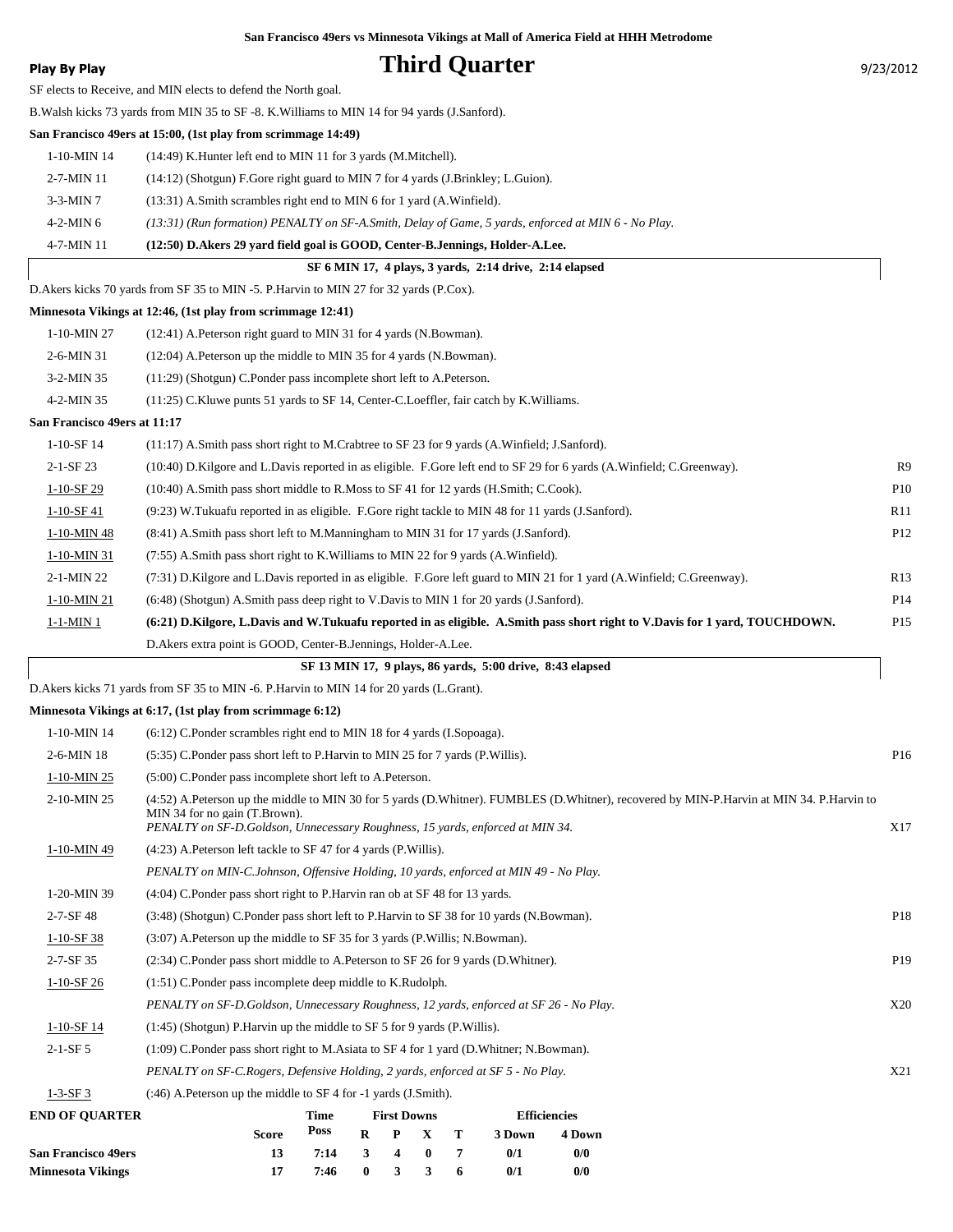| <b>Play By Play</b>               | <b>Fourth Quarter</b>                                                                                                                                                                                                                                                                                  | 9/23/2012       |
|-----------------------------------|--------------------------------------------------------------------------------------------------------------------------------------------------------------------------------------------------------------------------------------------------------------------------------------------------------|-----------------|
| Minnesota Vikings continued.      |                                                                                                                                                                                                                                                                                                        |                 |
| $2-4-SF4$                         | $(15:00)$ A. Peterson up the middle to SF 2 for 2 yards (Ald. Smith).                                                                                                                                                                                                                                  |                 |
| $3-2-SF2$                         | (14:22) (Shotgun) C.Ponder pass short middle to K.Rudolph for 2 yards, TOUCHDOWN.                                                                                                                                                                                                                      | P <sub>22</sub> |
|                                   | B. Walsh extra point is GOOD, Center-C. Loeffler, Holder-C. Kluwe.                                                                                                                                                                                                                                     |                 |
|                                   | SF 13 MIN 24, 12 plays, 86 yards, 3 penalties, 7:00 drive, 0:43 elapsed                                                                                                                                                                                                                                |                 |
|                                   | B. Walsh kicks 72 yards from MIN 35 to SF-7. K. Williams pushed ob at SF43 for 50 yards (J. Robinson).                                                                                                                                                                                                 |                 |
|                                   | San Francisco 49ers at 14:17, (1st play from scrimmage 14:10)                                                                                                                                                                                                                                          |                 |
| $1-10-SF$ 43                      | (14:10) F.Gore right guard to 50 for 7 yards (J.Sanford).<br>Minnesota challenged the runner was down by contact ruling, and the play was REVERSED.<br>F.Gore right guard to 50 for 7 yards (J.Sanford). FUMBLES (J.Sanford), RECOVERED by MIN-E.Griffen at 50. E.Griffen to 50 for no gain<br>(Team). |                 |
| <b>Minnesota Vikings at 14:04</b> |                                                                                                                                                                                                                                                                                                        |                 |
| $1 - 10 - 50$                     | $(14:04)$ A. Peterson up the middle to SF 42 for 8 yards (D. Goldson).                                                                                                                                                                                                                                 |                 |
| $2 - 2 - SF 42$                   | (13:30) C.Ponder pass incomplete deep middle to P.Harvin (D.Goldson).                                                                                                                                                                                                                                  |                 |
| $3-2-SF42$                        | (13:24) (Shotgun) C.Ponder pass incomplete short left to J.Carlson.                                                                                                                                                                                                                                    |                 |
| $4 - 2 - SF 42$                   | (13:19) C.Kluwe punts 42 yards to end zone, Center-C.Loeffler, Touchback.                                                                                                                                                                                                                              |                 |
| San Francisco 49ers at 13:09      |                                                                                                                                                                                                                                                                                                        |                 |
| $1-10-SF20$                       | (13:09) F.Gore left end to SF 22 for 2 yards (K. Williams, H. Smith).                                                                                                                                                                                                                                  |                 |
| $2 - 8 - SF$ 22                   | (12:30) A.Smith scrambles left end ran ob at SF 30 for 8 yards.                                                                                                                                                                                                                                        | R <sub>16</sub> |
| $1-10-SF30$                       | (12:04) A.Smith pass short right to M.Crabtree to SF 34 for 4 yards (C.Greenway; A.Winfield).                                                                                                                                                                                                          |                 |
| 2-6-SF 34                         | $(11:31)$ A.Smith pass short middle to F.Gore to SF 43 for 9 yards (J.Brinkley).                                                                                                                                                                                                                       | P <sub>17</sub> |
| $1 - 10 - SF - 43$                | (10:45) K. Hunter right tackle to SF 43 for no gain (J. Brinkley).                                                                                                                                                                                                                                     |                 |
| 2-10-SF43                         | (10:09) (Shotgun) K.Hunter left tackle to SF 45 for 2 yards (C.Greenway).                                                                                                                                                                                                                              |                 |
| $3-8-SF$ 45                       | (9:23) (Shotgun) A.Smith pass incomplete short right to K. Williams.                                                                                                                                                                                                                                   |                 |
| 4-8-SF 45                         | (9:15) A.Lee punts 53 yards to MIN 2, Center-B.Jennings, downed by SF-D.Goldson.                                                                                                                                                                                                                       |                 |
| <b>Minnesota Vikings at 9:02</b>  |                                                                                                                                                                                                                                                                                                        |                 |
| $1-10-MIN2$                       | (9:02) A.Peterson right guard to MIN 5 for 3 yards (N.Bowman, A.Brooks). SF-I.Sopoaga was injured during the play. His return is Probable.                                                                                                                                                             |                 |
| $2-7-MIN5$                        | (8:38) A. Peterson left guard ran ob at MIN 25 for 20 yards (T. Brown).                                                                                                                                                                                                                                | R <sub>23</sub> |
| 1-10-MIN 25                       | $(8:10)$ C.Ponder pass incomplete short right to P.Harvin.                                                                                                                                                                                                                                             |                 |
| $2-10-MIN$ 25                     | (8:05) A. Peterson up the middle to MIN 27 for 2 yards (R. Jean Francois).                                                                                                                                                                                                                             |                 |
| 3-8-MIN 27                        | (7:30) (Shotgun) C.Ponder pass incomplete short right to M.Jenkins.                                                                                                                                                                                                                                    |                 |
| 4-8-MIN 27                        | (7:25) C.Kluwe punts 53 yards to SF 20, Center-C.Loeffler. K.Williams to SF 28 for 8 yards (L.Dean).                                                                                                                                                                                                   |                 |
|                                   | PENALTY on SF-C.Spillman, Face Mask (15 Yards), 11 yards, enforced at SF 28.                                                                                                                                                                                                                           |                 |
| San Francisco 49ers at 7:12       |                                                                                                                                                                                                                                                                                                        |                 |
| 1-10-SF 17                        | $(7.12)$ (Shotgun) A.Smith pass short left to M.Manningham to SF 21 for 4 yards (C.Cook).                                                                                                                                                                                                              |                 |
| $2 - 6 - SF 21$                   | $(6:46)$ (Shotgun) A.Smith pass incomplete short left to V.Davis.                                                                                                                                                                                                                                      |                 |
| $3-6-SF$ 21                       | (6:41) (Shotgun) A.Smith pass incomplete short right to V.Davis.                                                                                                                                                                                                                                       |                 |
| $4 - 6 - SF 21$                   | (6:36) A.Lee punts 49 yards to MIN 30, Center-B.Jennings, fair catch by M.Sherels.                                                                                                                                                                                                                     |                 |
| <b>Minnesota Vikings at 6:28</b>  |                                                                                                                                                                                                                                                                                                        |                 |
| 1-10-MIN 30                       | (6:28) A. Peterson left end to MIN 37 for 7 yards (Ald. Smith).                                                                                                                                                                                                                                        |                 |
| 2-3-MIN 37                        | (5:59) T. Gerhart left tackle to MIN 46 for 9 yards (P. Willis).                                                                                                                                                                                                                                       | R <sub>24</sub> |
| 1-10-MIN 46                       | (5:15) T. Gerhart left guard to MIN 49 for 3 yards (N. Bowman; J. Smith).                                                                                                                                                                                                                              |                 |
| 2-7-MIN 49                        | (4:31) T. Gerhart left guard to SF 49 for 2 yards (J. Smith, N. Bowman).                                                                                                                                                                                                                               |                 |
| $3-5-SF49$                        | (3:49) (Shotgun) C.Ponder pass short left to P.Harvin to SF 35 for 14 yards (N.Bowman).                                                                                                                                                                                                                | P <sub>25</sub> |
|                                   | Timeout #1 by SF at 03:39.                                                                                                                                                                                                                                                                             |                 |
| $1-10-SF35$                       | $(3.39)$ T. Gerhart up the middle to SF 35 for no gain (W. Tukuafu; D. Whitner).                                                                                                                                                                                                                       |                 |
|                                   | Timeout #2 by SF at 03:35.                                                                                                                                                                                                                                                                             |                 |
| 2-10-SF 35                        | (3:33) T. Gerhart up the middle to SF 35 for no gain (R. Jean Francois; A. Brooks).                                                                                                                                                                                                                    |                 |
| San Francisco 49ers at 3:29       | San Francisco challenged the runner was down by contact ruling, and the play was REVERSED.<br>T. Gerhart up the middle to SF 35 for no gain. FUMBLES, RECOVERED by SF-P. Willis at SF 35. P. Willis to SF 38 for 3 yards.                                                                              |                 |
| $1-10-SF$ 38                      | (3:29) (Shotgun) A.Smith scrambles left end to SF 45 for 7 yards (E.Griffen).                                                                                                                                                                                                                          |                 |
| 2-3-SF 45                         | (2:58) (Shotgun) A.Smith pass short left to V.Davis to MIN 48 for 7 yards (C.Greenway).                                                                                                                                                                                                                | P <sub>18</sub> |
|                                   |                                                                                                                                                                                                                                                                                                        |                 |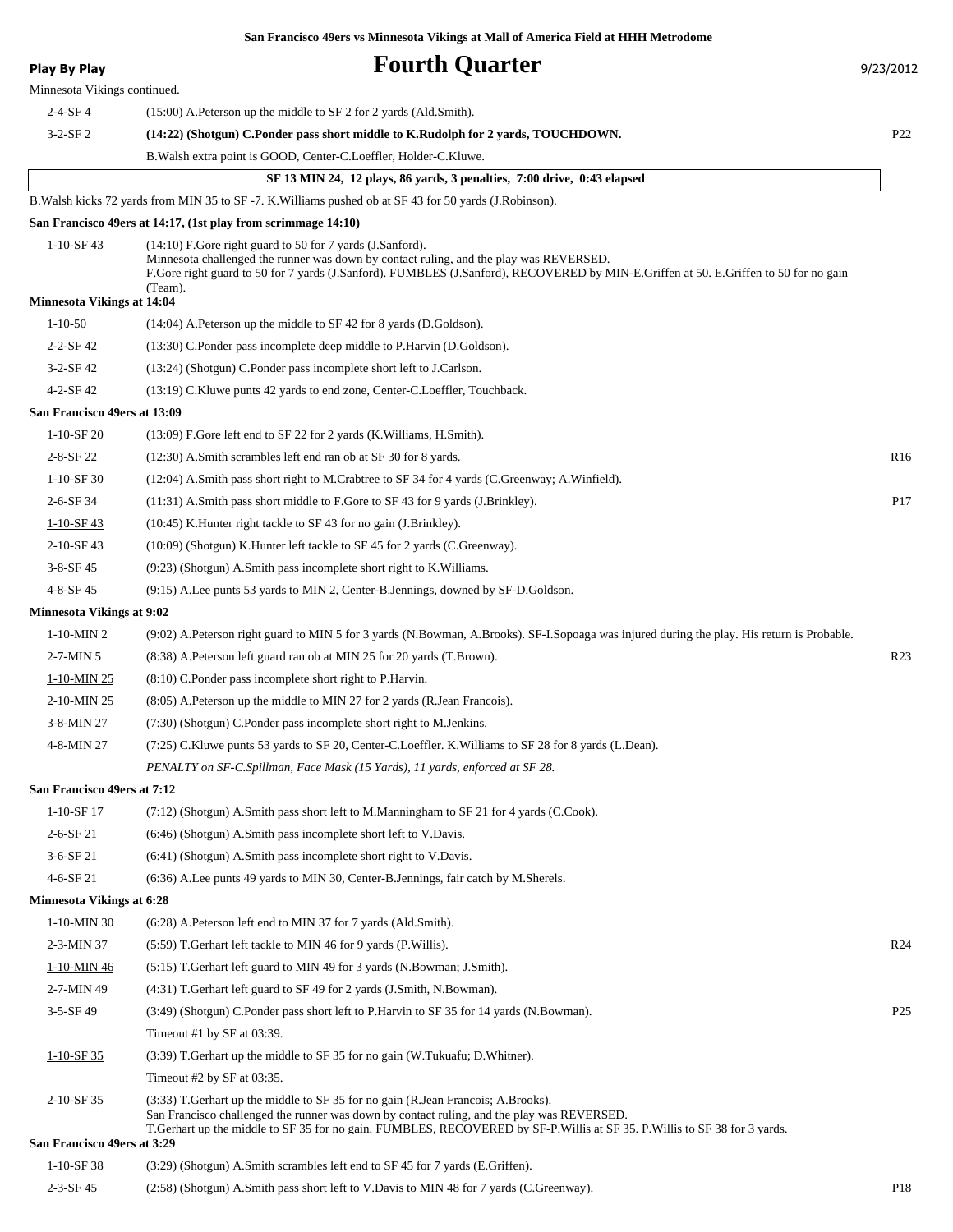|                                  |                                                                                                                                                                                           |                                                                                                                                                                               |                |                    |             |                         |        |                     | San Francisco 49ers vs Minnesota Vikings at Mall of America Field at HHH Metrodome                                                   |                 |
|----------------------------------|-------------------------------------------------------------------------------------------------------------------------------------------------------------------------------------------|-------------------------------------------------------------------------------------------------------------------------------------------------------------------------------|----------------|--------------------|-------------|-------------------------|--------|---------------------|--------------------------------------------------------------------------------------------------------------------------------------|-----------------|
| 1-10-MIN 48                      | (2.35) (Shotgun) A.Smith pass incomplete short right to M.Crabtree (A.Winfield).                                                                                                          |                                                                                                                                                                               |                |                    |             |                         |        |                     |                                                                                                                                      |                 |
| 2-10-MIN 48                      | (2:30) (Shotgun) A.Smith pass deep right intended for M.Crabtree INTERCEPTED by J.Robinson at MIN 32. J.Robinson to SF 44 for 24 yards<br>$(A.Davis)$ .                                   |                                                                                                                                                                               |                |                    |             |                         |        |                     |                                                                                                                                      |                 |
| <b>Minnesota Vikings at 2:18</b> |                                                                                                                                                                                           |                                                                                                                                                                               |                |                    |             |                         |        |                     |                                                                                                                                      |                 |
| $1 - 10 - SF$ 44                 | Timeout #4 by SF at 02:18.                                                                                                                                                                | $(2:18)$ T. Gerhart up the middle to SF 42 for 2 yards (A. Brooks).<br>San Francisco challenged the runner was down by contact ruling, and the play was Upheld. (Timeout #3.) |                |                    |             |                         |        |                     |                                                                                                                                      |                 |
| $2 - 8 - SF$ 42                  | (2:18) T. Gerhart left end to SF 43 for -1 yards (R. Jean Francois).                                                                                                                      |                                                                                                                                                                               |                |                    |             |                         |        |                     |                                                                                                                                      |                 |
| Two-Minute Warning               |                                                                                                                                                                                           |                                                                                                                                                                               |                |                    |             |                         |        |                     |                                                                                                                                      |                 |
| $3-9-SF43$                       | (2:00) T.Gerhart up the middle to SF 40 for 3 yards (A.Brooks). FUMBLES (A.Brooks), touched at SF 35, RECOVERED by SF-C.Rogers at SF<br>32. C. Rogers to SF 43 for 11 vards (R. Ellison). |                                                                                                                                                                               |                |                    |             |                         |        |                     |                                                                                                                                      |                 |
| San Francisco 49ers at 1:46      |                                                                                                                                                                                           |                                                                                                                                                                               |                |                    |             |                         |        |                     |                                                                                                                                      |                 |
| $1-10-SF$ 43                     | (1:46) (Shotgun) A.Smith pass deep right to M.Manningham to MIN 35 for 22 yards (J.Sanford).                                                                                              |                                                                                                                                                                               |                |                    |             |                         |        |                     |                                                                                                                                      | P <sub>19</sub> |
| 1-10-MIN 35                      | B.Robison to MIN 42 for no gain (M.Iupati).                                                                                                                                               |                                                                                                                                                                               |                |                    |             |                         |        |                     | (1:41) (Shotgun) A.Smith sacked at MIN 42 for -7 yards (J.Allen). FUMBLES (J.Allen) [J.Allen], RECOVERED by MIN-B.Robison at MIN 42. |                 |
| <b>Minnesota Vikings at 1:33</b> |                                                                                                                                                                                           |                                                                                                                                                                               |                |                    |             |                         |        |                     |                                                                                                                                      |                 |
| 1-10-MIN 42                      | (1:33) C.Ponder kneels to MIN 40 for -2 yards.                                                                                                                                            |                                                                                                                                                                               |                |                    |             |                         |        |                     |                                                                                                                                      |                 |
| 2-12-MIN 40                      | (:53) C.Ponder kneels to MIN 38 for -2 yards.                                                                                                                                             |                                                                                                                                                                               |                |                    |             |                         |        |                     |                                                                                                                                      |                 |
| 3-14-MIN 38                      | (:28) C.Ponder kneels to MIN 37 for -1 yards.                                                                                                                                             |                                                                                                                                                                               |                |                    |             |                         |        |                     |                                                                                                                                      |                 |
| <b>END OF OUARTER</b>            |                                                                                                                                                                                           | Time                                                                                                                                                                          |                | <b>First Downs</b> |             |                         |        | <b>Efficiencies</b> |                                                                                                                                      |                 |
|                                  | <b>Score</b>                                                                                                                                                                              | <b>Poss</b>                                                                                                                                                                   | $\bf{R}$       | $\mathbf{P}$       | $\mathbf X$ | т                       | 3 Down | 4 Down              |                                                                                                                                      |                 |
| <b>San Francisco 49ers</b>       | 13                                                                                                                                                                                        | 6:28                                                                                                                                                                          | 1              | 3                  | $\bf{0}$    | 4                       | 0/2    | 0/0                 |                                                                                                                                      |                 |
| <b>Minnesota Vikings</b>         | 24                                                                                                                                                                                        | 8:32                                                                                                                                                                          | $\overline{2}$ | $\overline{2}$     | $\bf{0}$    | $\overline{\mathbf{4}}$ | 2/6    | 0/0                 |                                                                                                                                      |                 |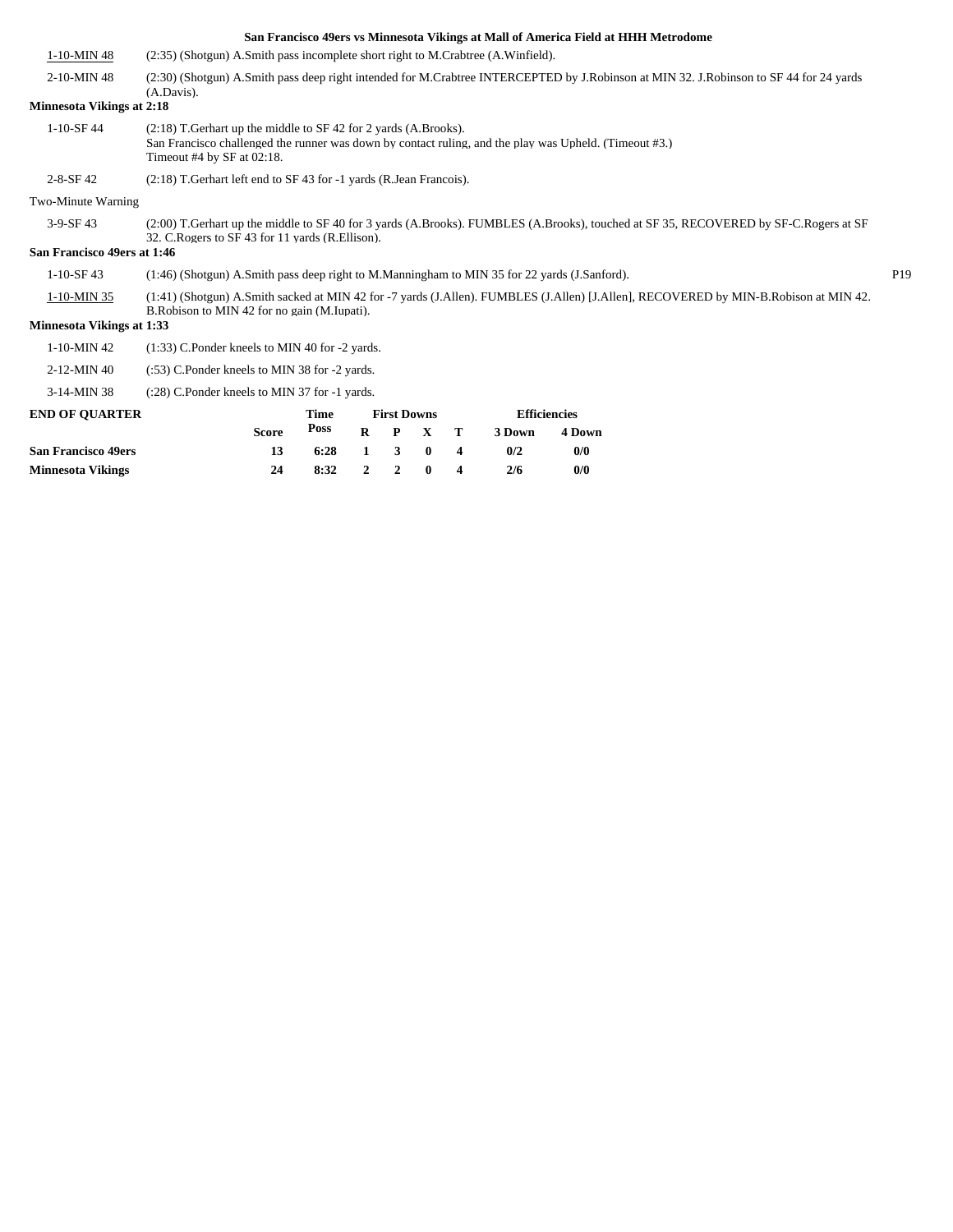### **Miscellaneous Statistics Report**

**San Francisco 49ers vs Minnesota Vikings**

#### **9/23/2012 at Mall of America Field at HHH Metrodome**

### **Ten Longest Plays for San Francisco 49ers**

| Yards | 0tr | <b>Play Start</b>                              | <b>Play Description</b>                                                                                                                     |
|-------|-----|------------------------------------------------|---------------------------------------------------------------------------------------------------------------------------------------------|
| 22    |     | 4 1-10-SF 43                                   | (1:46) (Shotgun) A.Smith pass deep right to M.Manningham to MIN 35 for 22 yards (J.Sanford).                                                |
| 20    |     | 3 1-10-MIN 21                                  | (6:48) (Shotgun) A.Smith pass deep right to V.Davis to MIN 1 for 20 yards (J.Sanford).                                                      |
| 17    |     | 3 1-10-MIN 48                                  | (8:41) A.Smith pass short left to M.Manningham to MIN 31 for 17 yards (J.Sanford).                                                          |
| 13    |     | 2 3-5-SF 41                                    | (2:37) (Shotgun) A.Smith pass short middle to V.Davis to MIN 46 for 13 yards (J.Robinson; E.Griffen).                                       |
| 12    |     | 1 3-4-SF 26                                    | (6:27) (Shotgun) A.Smith pass short right to V.Davis to SF 38 for 12 yards (J.Robinson).                                                    |
| 12    |     | 3 1-10-SF 29                                   | (10:40) A.Smith pass short middle to R.Moss to SF 41 for 12 yards (H.Smith; C.Cook).                                                        |
| 11    |     | 1 2-10-MIN 41                                  | $(11)$ F. Gore left end to MIN 30 for 11 yards (H. Smith).                                                                                  |
| 11    |     | 3 1-10-SF 41                                   | (9:23) W.Tukuafu reported in as eligible. F.Gore right tackle to MIN 48 for 11 yards (J.Sanford).                                           |
| 10    |     | 2 2-15-SF 31                                   | (3:24) A.Smith scrambles left end to SF 41 for 10 yards (C.Greenway). MIN-M.Raymond was injured during the play. His<br>return is Probable. |
| 9     |     | 2 3-7-SF 27                                    | (4:47) (Shotgun) A.Smith pass short middle to M.Crabtree to SF 36 for 9 yards (C.Greenway).                                                 |
|       |     | <b>Ten Longest Plays for Minnesota Vikings</b> |                                                                                                                                             |
| Yards | 0tr | <b>Play Start</b>                              | <b>Play Description</b>                                                                                                                     |
| 24    |     | 1 2-10-MIN 20                                  | (4:43) C.Ponder pass deep left to P.Harvin ran ob at MIN 44 for 24 yards.                                                                   |
| 24    |     | 3 2-10-MIN 25                                  | (4:52) A.Peterson up the middle to MIN 30 for 5 yards (D.Whitner). FUMBLES (D.Whitner), recovered by MIN-P.Harvin at                        |
| 23    |     | 2 1-10-SF 23                                   | (5:39) C.Ponder scrambles up the middle for 23 yards, TOUCHDOWN.                                                                            |
| 20    |     | 4 2-7-MIN 5                                    | (8:38) A.Peterson left guard ran ob at MIN 25 for 20 yards (T.Brown).                                                                       |

| 17 | $1 \quad 2 - 7 - SF$ 47 | (11:46) C.Ponder pass short right to P.Harvin to SF 45 for 2 yards (C.Culliver; N.Bowman). |
|----|-------------------------|--------------------------------------------------------------------------------------------|
| 16 | 1 2-10-MIN 34           | (13:04) C.Ponder pass short middle to K.Rudolph to 50 for 16 yards (D.Goldson).            |
| 14 | 2 3-10-MIN 47           | (:26) (Shotqun) C.Ponder pass short right to T.Gerhart to SF 39 for 14 yards (N.Bowman).   |
| 14 | $4$ 3-5-SF 49           | (3:49) (Shotqun) C.Ponder pass short left to P.Harvin to SF 35 for 14 yards (N.Bowman).    |
| 13 | 2 1-10-MIN 44           | (9:49) C.Ponder pass short middle to D.Aromashodu to SF 43 for 13 yards (D.Whitner).       |

13 3 1-20-MIN 39 (4:04) C.Ponder pass short right to P.Harvin ran ob at SF 48 for 13 yards.

|         | Touchdown Scoring Information | <b>Offense</b> |              | <b>Defense</b> Special Teams |
|---------|-------------------------------|----------------|--------------|------------------------------|
| VISITOR | San Francisco 49ers           |                | $\mathbf{u}$ |                              |
| НОМЕ    | Minnesota Vikings             |                | $\mathsf{n}$ |                              |

|           | <b>Player Scoring Information</b> |          |            |                        |          |                          |             |           |              |    |    |              |     |              |        |
|-----------|-----------------------------------|----------|------------|------------------------|----------|--------------------------|-------------|-----------|--------------|----|----|--------------|-----|--------------|--------|
|           | Club Player                       | TD .     | Rush<br>TD | <b>Rec KO TD</b><br>TD |          | <b>Punt Int TD</b><br>TD |             | Fum<br>TD | Misc<br>TD   | FG | XP | 2Pt<br>Rush  | Rec | 2Pt Sfty     | Points |
| <b>SF</b> | D.Akers                           | $\Omega$ | 0          |                        | $\Omega$ | 0                        | 0           | 0         | $\mathbf{0}$ |    |    |              | 0   | 0            |        |
| <b>SF</b> | V.Davis                           | 0        | 0          |                        | 0        | 0                        | 0           | 0         | 0            | 0  | 0  |              | 0   | 0            | 6      |
| MIN       | K.Rudolph                         | 0        | $\Omega$   |                        | 0        | 0                        | 0           | 0         | $\mathbf{0}$ | 0  | 0  | $\mathbf{0}$ | 0   | $\mathbf{0}$ | 12     |
| MIN       | C.Ponder                          | 0        |            |                        | 0        | 0                        | $\mathbf 0$ | 0         | $\mathbf{0}$ | 0  | 0  |              | 0   | 0            | 6      |
| MIN       | <b>B.Walsh</b>                    | 0        | 0          |                        | 0        | 0                        | $\mathbf 0$ | 0         | 0            |    | 3  |              | 0   | 0            | 6      |

| <b>Possession Detail</b>    | <b>First Half</b> |      | <b>Second Half</b> |       | Game           |       |  |  |
|-----------------------------|-------------------|------|--------------------|-------|----------------|-------|--|--|
|                             | <b>Visitor</b>    | Home | <b>Visitor</b>     | Home  | <b>Visitor</b> | Home  |  |  |
| Largest Lead                | 0                 | 14   | 0                  | 11    | 0              | 14    |  |  |
| Drives Leading              | 0                 | 3    | 0                  |       | 0              | 10    |  |  |
| Time of Possession Leading  | 0:00              | 9:30 | 0:00               | 16:18 | 0:00           | 25:48 |  |  |
| Largest Deficit             | -14               | 0    | $-11$              | 0     | $-14$          | 0     |  |  |
| Drives Trailing             | 3                 | 0    |                    | 0     | 10             |       |  |  |
| Time of Possession Trailing | 12:50             | 0:00 | 13:42              | 0:00  | 26:32          | 0:00  |  |  |
| Times Score Tied Up         |                   | 0    |                    | 0     |                |       |  |  |
| Lead Changes                |                   |      |                    |       |                |       |  |  |